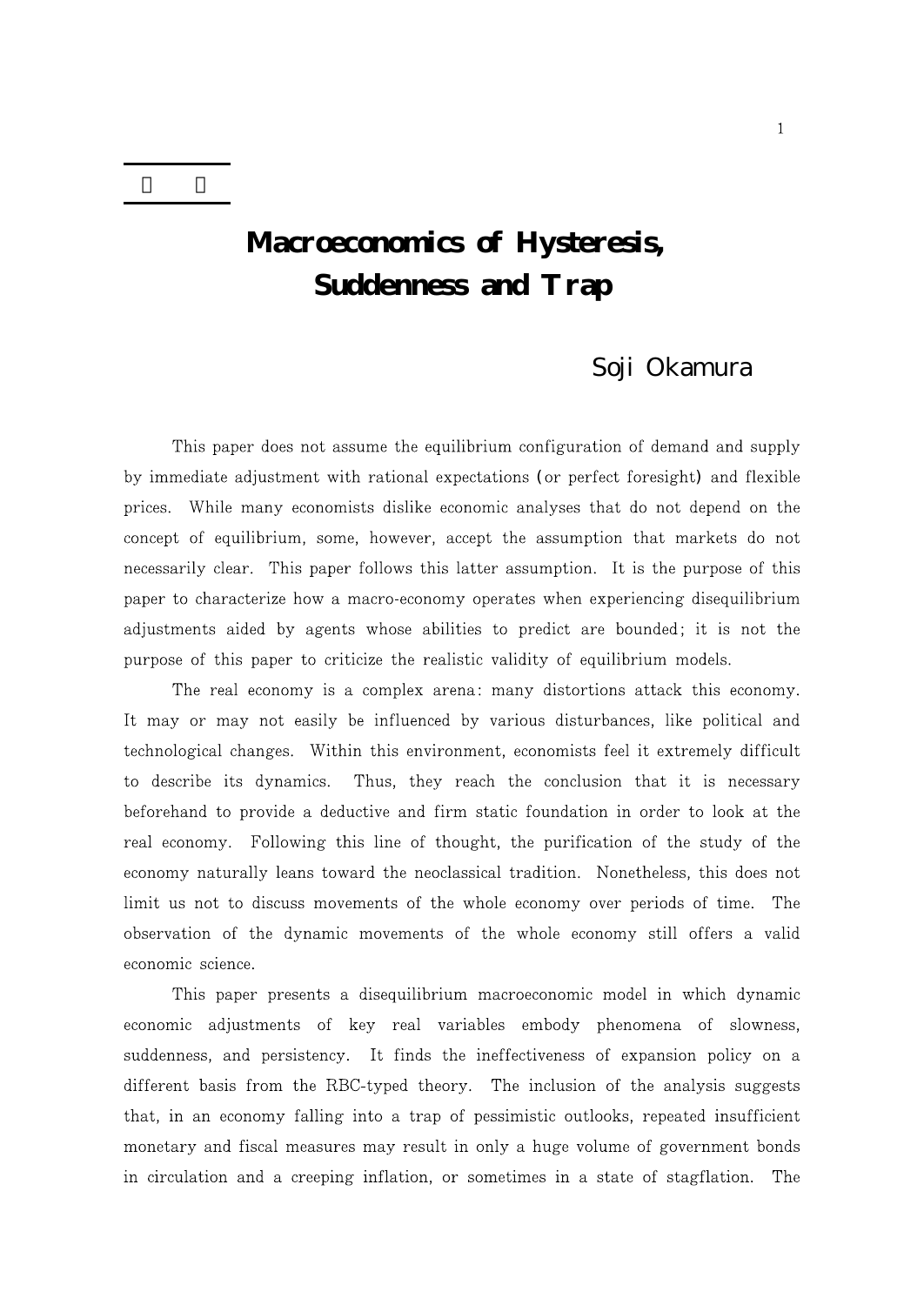$2005$ 

model developed in the present paper is available for the elucidation of what happened to the Japanese economy More generally, it is effective for shedding light on the characteristic sequential operation of the monetary economy<sup>1)</sup>.

# **1 Demand and supply agents**

A very basic or primitive example is used in the following discourse. An agricultural producer, or a farmer, can use his land freely. Suppose that the farmer is given his first set of crops. If he were to eat (consume) the entire amount this year, he will face starvation in the next year since he has not planted any this season and there would be none to harvest then. This means that the farmer becomes aware of the risk to his future existence (i.e., starvation) and therefore saves part of the crops as seeds for the planting season. The seeds are sowed and finally harvested: the farmer has produced an added value.

In the next cycle, a proportion is used as food and the rest is stored as seeds for the next planting season. This proportion is determined by the farmer's added value productivity and his time preference. If he does not have enough food, a larger portion of the harvest may be used for food than seeds. As the cycles continue, the farmer learns more about crop production. This learning process improves crop production without excessive deterioration placed on the land. Successful ventures result in increased consumption and investment. As the expanded production continues in succession so the farmer's welfare increases.

A surplus occurs when the amount produced in the succeeding expansions of production exceed the total amount of current consumption and seeds planted for the next harvest. The residual part that is neither consumed nor invested results in excess produce. If there were a third party who would be willing to receive (take) this residual, the surplus situation disappears. In return for this residual part, any third party may in exchange offer her own produce to the farmer, for example offering eggs and milk from her poultry house. The farmer may choose to expand his crop production as he takes into account the relative rate of exchanging and the

<sup>)</sup> The author shares Akerlof's understanding that Keynes (1936) blamed market failures on psychological propensities and irrationalities. According to him, Keynes' General Theory was the greatest contribution to behavioral economics. Economies, like lions, are so wild and dangerous that modern behavioral economics has rediscovered the wild side of macroeconomic behavior (Akerlof, 2002, p.428).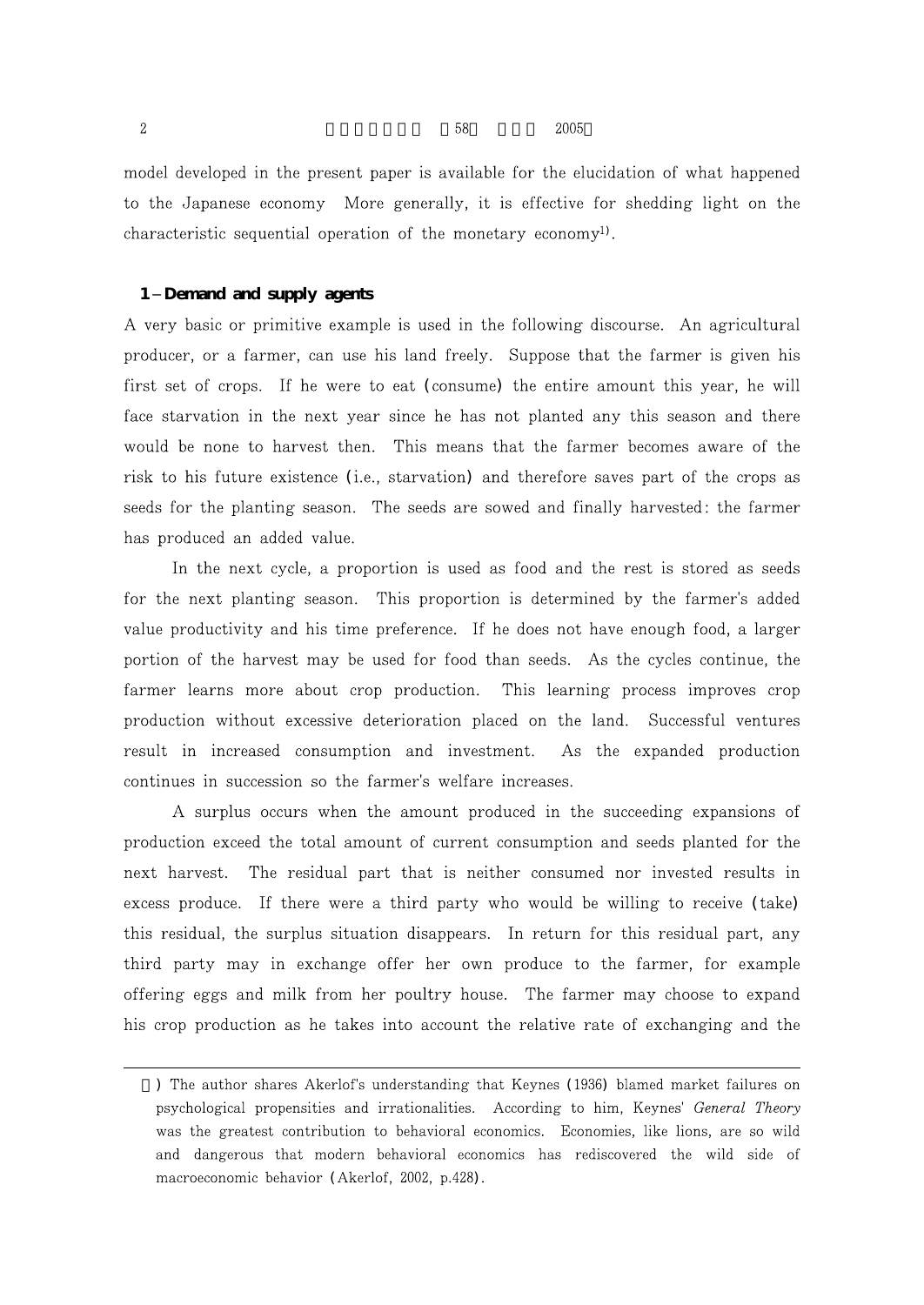possible exchanges he can make for his surplus produce. Thus, economic transactions become so comprehensive as to establish an economy that utilizes money. This modern economy further leads to the development of an economy producing nonagricultural commodities, or manufactured goods, as the proportion of the economy devoted to agricultural produce declines. As the economy continues to develop, the importance of a financial sector that facilitates a market framework for present and future production of goods increases. This economic development story narrates the development of the exchange economy with which many students are already familiar.

Within the contemporary economy, the producing agent is generally not the same as the demanding agent and the investing agent is not the same as the saving agent. The advent of money makes this situation possible by acting as the exchange medium. Under the current money exchange economy, the producers (firms) determine the sets of goods to produce and the amount of this to supply based on their subjective market prospects. If firms fail to form correct anticipations, disequilibrium occurs between supply and demand, suggesting that economic adjustments also occur. Economic adjustments entail the development of issues with regard to economic efficiency of resource allocation and economic welfare.

# **2 Aggregate supply and the general price**

For firms facing a completely advanced production system, the anticipation of future demand is an essential component in order to stay in the market. A producer needs to determine how much to produce at a selling price determined by the subjective prediction of future demand given the state of technology. Confronting uncertainty in the enterprise of production is the principal characteristic of entrepreneurship; the ability and attitude to face uncertainty is the subsistence of entrepreneurship. In the meaningful and profitable prediction of the uncertain future, entrepreneurs may be guided by past experience relying on a priori theories. Furthermore, ex ante anticipations are not generally perfect yet firms make managerial decisions toward the future despite fearing that anticipations may be irrational. Given the existing level of technology and the capital stock, firms determine the present amounts of flows while at the same time determining the future level of stocks concurrent with future anticipations.

After the decision is made to produce, the firm needs a certain amount of time to have the actual products out in the markets. The volume of the future sales of a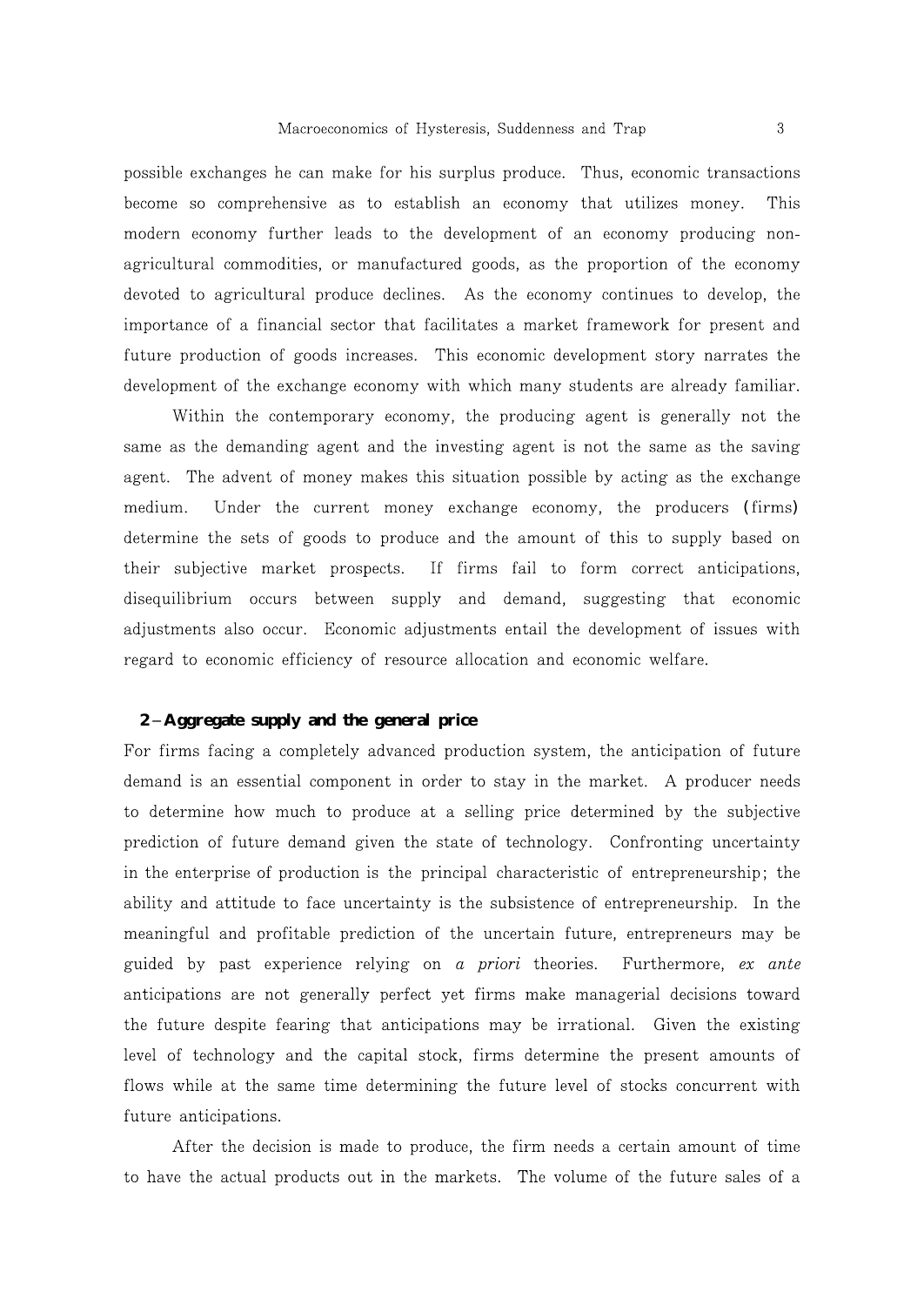product is at best a calculated guess: the estimation will be influenced largely by the current state of market demand for the same kind of products and its substitutes. If sales are doing well, firms will have bullish outlooks. Generally, firms recognize that high product prices reduce demand. Furthermore, firms adjust their output volume by the amount of unsold inventory<sup>2</sup>.

Because a firm is not a price taker, the firm necessarily sets the price level of its goods in relation to its production and managerial plans. In setting prices, the firm commonly calculates unit variable costs (variable wage costs and payments for raw and intermediate goods) given the current estimated operating conditions of plant and equipment while factoring in financial costs, business risks and market competitiveness. As a price-maker, it adopts the mark-up principle of full costs, where net profit margin is added to calculated unit variable costs. This mark-up rate is affected by the firm's own competitiveness and industrial market structure.

It is assumed that unit variable costs do not increase unless demand exceeds supply; at any operating level below a desired rate, production enlargements hardly generate direct increases in price. When the actual sale of goods exceeds the predicted level, the firm makes bullish price-settings for products fully considering the price elasticity of demand. If production is done at a level over the desired operation rate due to increased demand, there is an upward pressure on the price. If the quantity level of demand exceeds the latent supplying capacity, the price of finished goods will increase in large increments  $(S1.3)$ .

Rising financial costs due to increases in the market interest rate puts upward pressure on product prices. Universal increases in input factor prices, such as wages, directly raise unit variable costs and easily affect the price of finished goods. On the other hand, an optimistic growth outlook for the whole economy reduces the riskiness of any business undertaking. A high level of real money and asset balances is associated with a high ability to finance that can materially reduce financial costs and enable lower price-settings (S1.2). It is a different issue as to whether those price

<sup>)</sup> In order to grasp the image of the economy to be discussed, it may be useful to present a set of aggregate functional relationships explicitly. In the first place, we can contrive a macro behavioral function as shown in the Appendix, equation (S1.1) for the subjective aggregate demand function. Hereinafter, there will emerge a number of parentheses designating particular equation number, like (S1.2) for the price equation in the text, each of which similarly presents the macro relationship in question.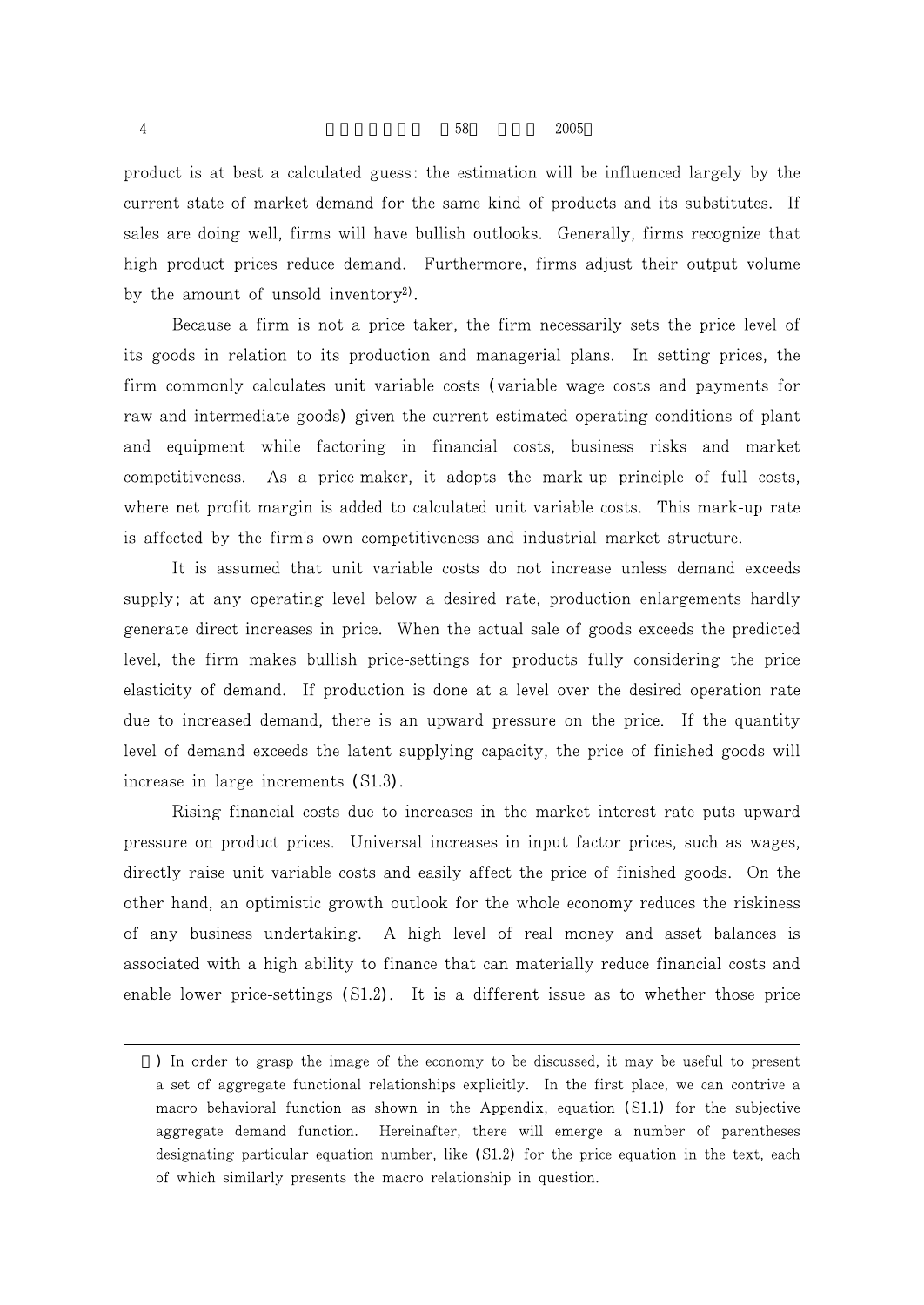

Figure 2.1. The Selected Combination of Aggregate Output and the General Price

changes can be consistent with a set of price vectors that generate the market clearing. Thus, at the aggregate level, there is no guarantee that the whole economy necessarily operates in a state of general equilibrium.

Thus, the macro determination of output  $(y_i)$  and price  $(P_i)$  at period t can be shown in the following diagram (Figure 2.1). The  $AS_1$  and  $CAD_1$  curves respectively represents the aggregate supply curve and the conjectural aggregate demand curve for period t. The macro determination, point  $A$ , corresponds to the condition that y and P satisfy both the AS and CAD functions.

# **3 Technology and potential capacity**

When demand exceeds supply, the former is rationed by the latter. Suppose however that there is a demand for 110 houses but there are only 100 houses for sale priced at 30 million yen<sup>3</sup>). In the event of zero house inventories, the demand for 10 houses is not satisfied<sup>4</sup>). If it were expected that housing demand in the next year increase further to 150, housing supply reasonably increases. However, if the current physical capacity of supply is limited to only 130, the maximum number of actual supply is inevitably 130. Demand is accordingly restricted by capacity. In the midst of economic developments, an economy may face a limit to growth generated by a

<sup>)</sup> These started to be constructed in the last year and are now available.

<sup>)</sup> In this case, an excess demand for 10 houses exists in the present period. This event necessarily affects the prices of new houses just about to be built and to be sold in the next period. However, the current prices are rigidly observed for the present period.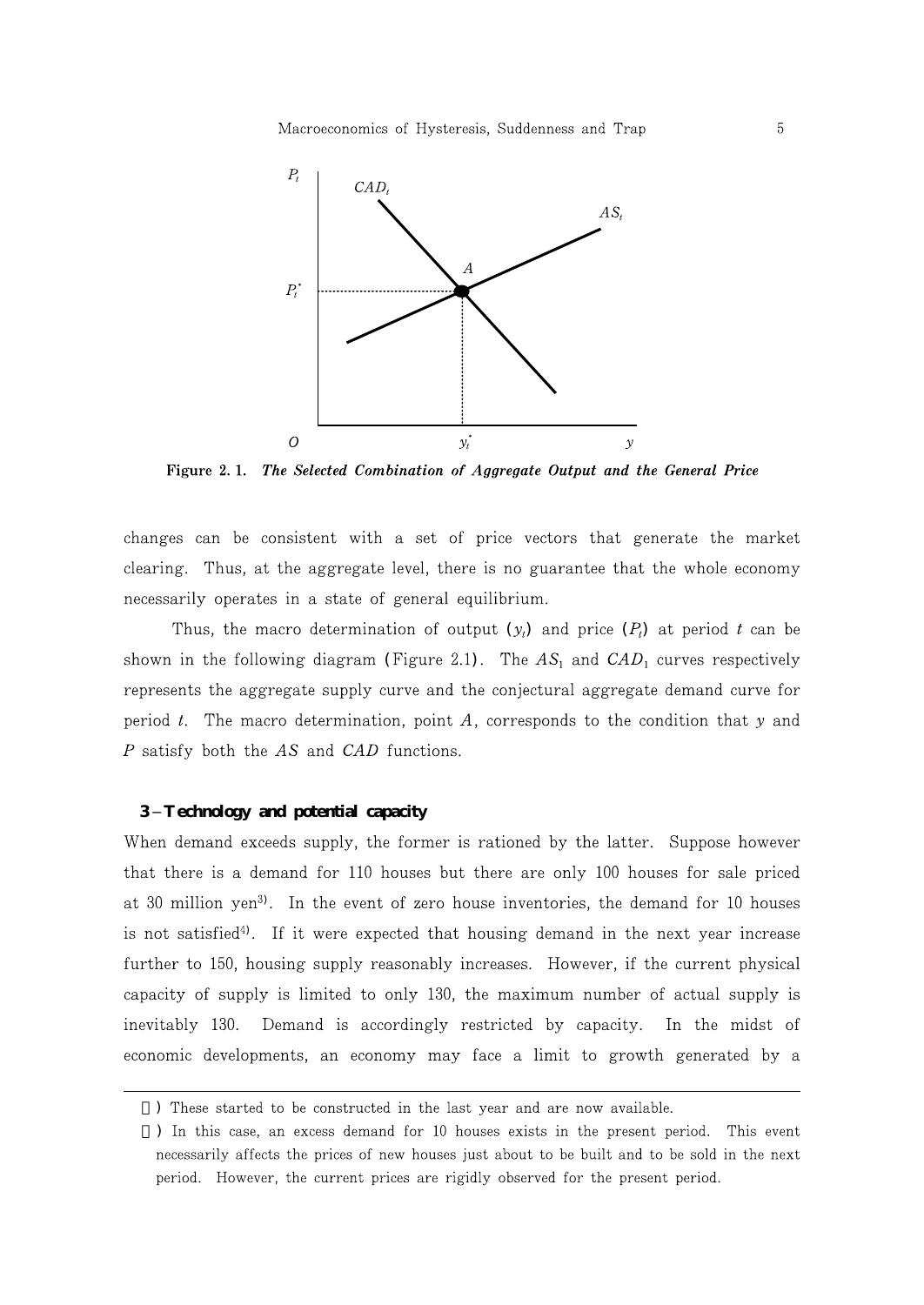shortage of a specific factor of production and/or technology. It is to be expected therefore that economists primordially discuss on the supply-side, which stipulates potential growth power.

Any firm needs to have a certain level of production facility to supply goods to markets, and accordingly employs a set of labor, capital stock, and land (physical factors of production) procured at the respective prices. The firm's potential capacity for production is associated with the full utilization of existing inputs (S2.12). If any firm behaves rationally and perfectly predicts demand for its products, supply is necessarily equilibrated to demand and production facilities are utilized at full level.

This technology referred to above is related to the combination of factors of production that a firm employs. Suppose there is a given set of capital stock, labor, and technology. Given a state of technology, workers are divided into skilled and ordinary workers; the former are complementary to capital stock while the latter are replaceable with capital stock (S2.6). Capital technology refers to the combination of capital and complementary labor inputs  $(S.2.8)$ . There is a given ratio between the quantities of capital and skilled labor. For a firm, it is useful to secure skilled labor. Skilled workers can be substituted for ordinary workers but the reverse is not true. If a skilled worker cannot be employed at the skill level he is trained for, he can be employed as an ordinary worker if he accepts lower wages. In such an economy, ordinary workers are more exposed to business fluctuations than their skilled counterparts; consequently, their unemployment rate is higher (S2.18 and 20).

As the firm expands production, it becomes necessary to procure additional plant and equipment; it is also often the case that recently bought machineries are new technologies that necessitate complementary labor input. Since firms are rational agents, although acting with imperfect information, the decision on the capital equipment is predicated on the existing situation (e.g., availability of complementary inputs) as well as the predicted future (i.e., firm's future anticipation). When complementary labor is inadequate, the firm may have to implement additional training programs for ordinary workers; however, if such a plan is predicted to have little success the firm will match the level of technology to be acquired. Accordingly, serious output constraints as caused by the lack of complementary labor generally do not occur. Besides, under a given state of technology and capital stock, the amount of labor is always enough for production in the long run. If the extreme case of labor shortage were to occur, the employment of labor-augmenting or labor-saving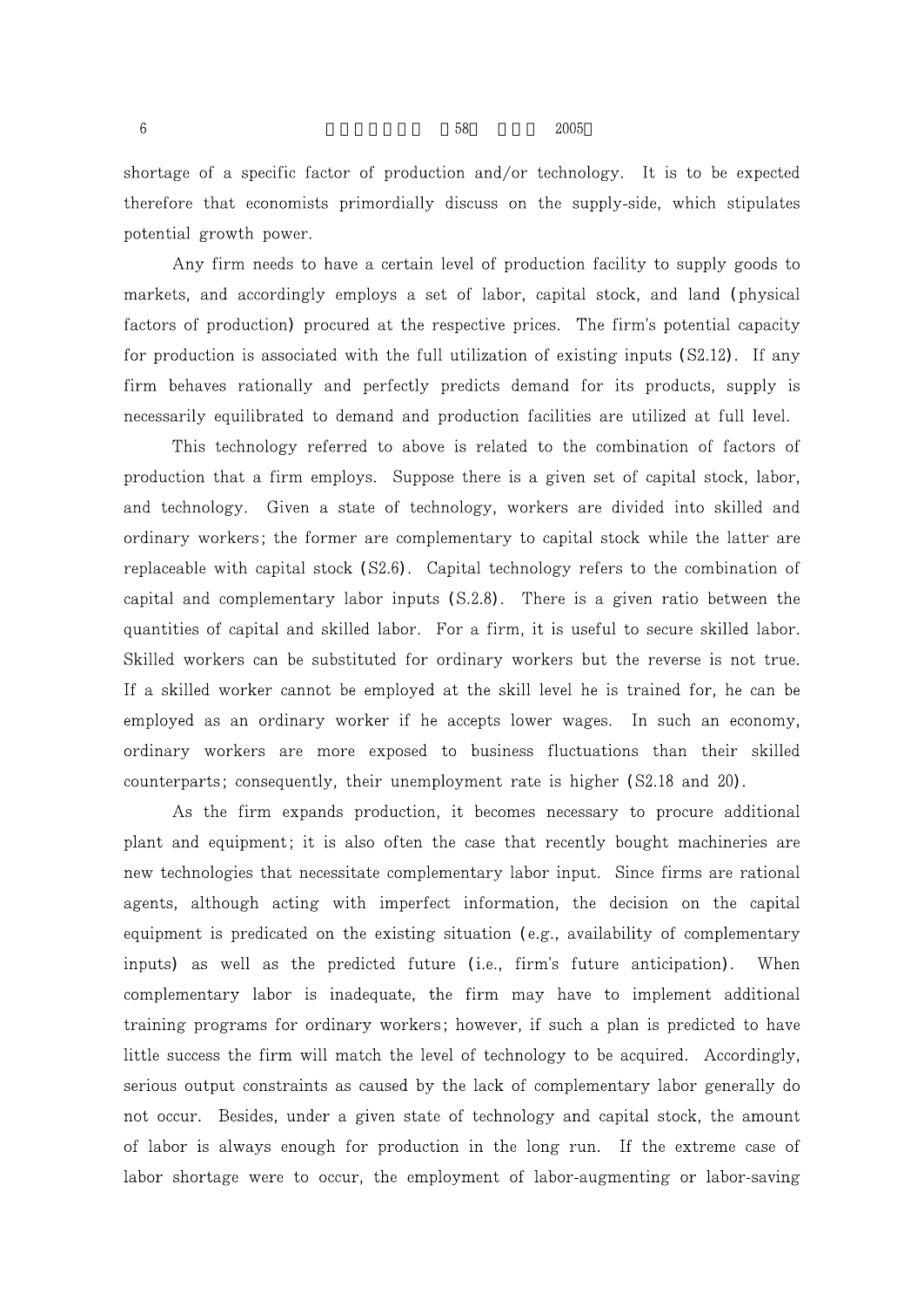capital technology might mitigate this shortage.

Labor shortages occur in specific industries or as short-run phenomena. For example, in post-war Japan, in order to realize the goal of industrial modernization, many people received mandatory job training. Potential laborers from the agricultural sector and the peripheral labor segments, or the latent unemployed such as women, swelled the ranks of the national labor force. In comparison, the United States implemented a national immigration policy to complement and secure the necessary labor force; in some leading industries, plants and factories were also relocated. It is worthwhile to note that the respective growths of both Japan and the United States depended on the sizes of capital and levels of technology; in other words, the economic growth relied on total productivity growth rather than on the mere volume of the labor force.

The ratio of skilled workers to the total number of workers in any concerned economy is already determined and given; the number of ordinary workers follows this ratio (S2.3). There is no guarantee that a skilled worker in the present is able to remain as a skilled worker in the future. He faces obsolescence from the challenges However, on the whole, the ratio of skilled workers is kept of new entrants. unchanged. The labor efficiency<sup>5</sup> of a skilled worker is higher than that of an ordinary worker: a skilled worker's efficiency exceeds an ordinary worker's even if he takes the latter's job  $(S2.4 \text{ and } 5)$ .

The diligence of a worker depends on the real wages paid to him. When high wages are paid, the worker acts honestly and shows loyalty to his employer. As a result, the level of wages in the whole economy is pushed up. High level of wages produces involuntary unemployment: there would be some workers who cannot find a job at the current wage level. The probability of unemployment is an identical probability event among individuals belonging to the same workers group, and as such, unemployment becomes a threat for workers. The probability depends on technology, labor's view on working, and other factors, including unemployment insurance within the concerned economy<sup>6)</sup>.

Generally, as a buffer for possible changes in demand, the capacity equipment

<sup>)</sup> It is convenient to use an efficiency unit for measuring the amount of labor spent on production.

<sup>)</sup> There has already been a wide variety of literature on efficiency wage hypotheses. Okamura (2001) used an efficiency relative wage model in these discussions.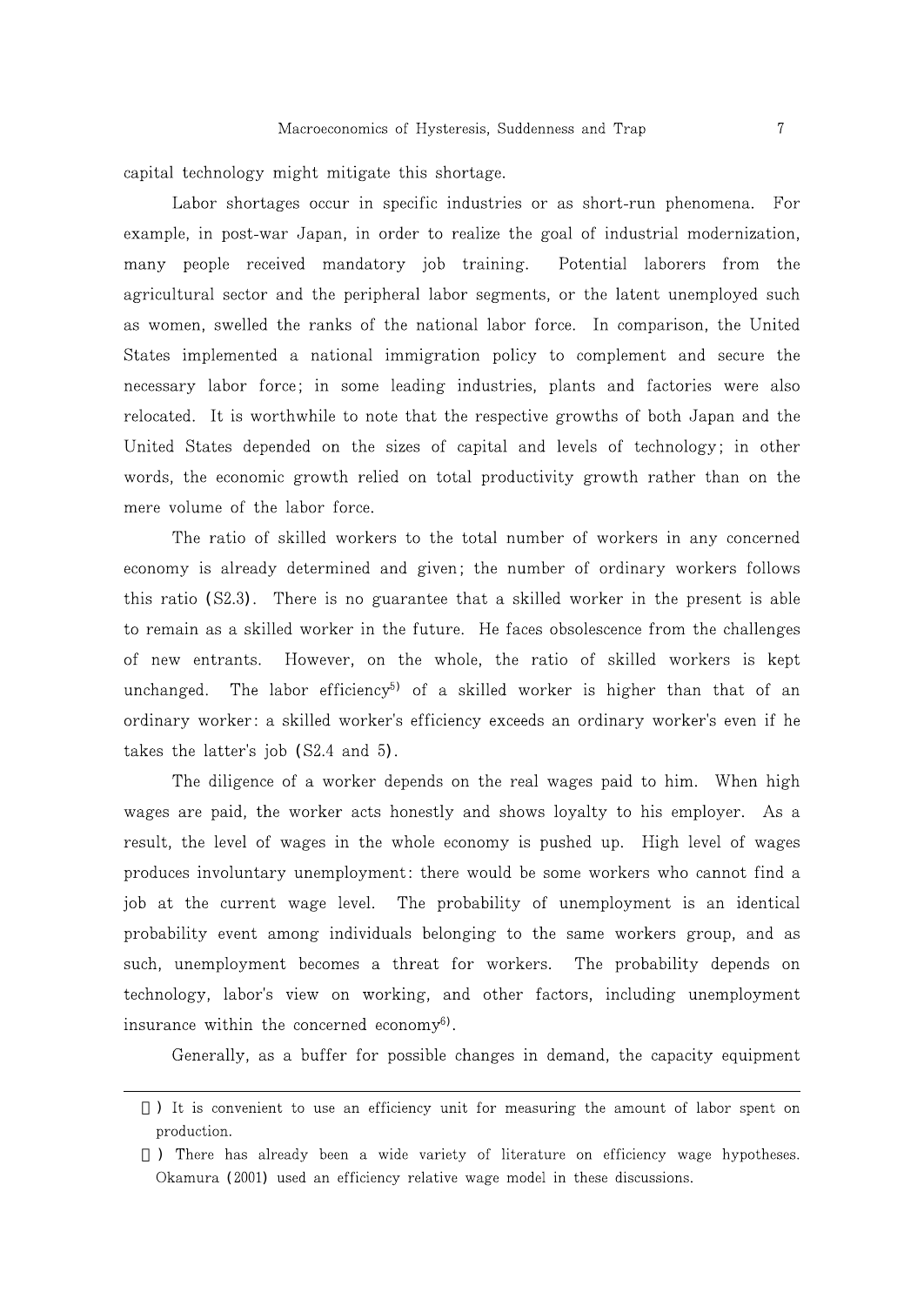invested in is on a larger scale than the current demand levels. The potential loss accruing to firms from the unused capacity is smaller than the potential loss accruing from being unable to respond to fluctuations in demand (i.e., losing customers). Thus, the optimal operating level a firm sets is a little below 100. Needless to say, existing factors of production will be underutilized in the event the expected actual demand is lower than the optimal operating level (S2.16). Machines and facilities are unused and there also occurs additional cyclical unemployment, which exceeds the long-run level of involuntary unemployment under the efficiency wages setting (S2.17) 20. In many observed cases among advanced capitalist countries, including Japan, many produce below the potential levels for long lengths of time. Any economy will deviate from its potential capacity more and more if demand continues to contract.

#### **4 Aggregate demand**

The size of consumption expenditures, including consumption on durable goods, depends mainly on the willingness of households to consume, the levels of present and future earnings, and the scales of present and future financial ability. When financial or highly liquid assets are increased in proportion not only to the current income level but also to permanent and future income levels, the increased abilities to spend and to finance increase consumption. An incremental increase may also come from an easy money banking system that aids consumers to adjust consumption. The motivation for consumption does not merely rely on the autonomous changes in the consumers' utility functions; it is also affected by firm behavior in the supply-side. This is evident in the modern society where new products give rise to new consumption. Of course, the growth of population pushes up aggregate consumption as well  $(S3.6)$ .

Firms always try to operate its plant and equipment at the optimum level because they will always have profit incentives. As firms need considerable time to complete the installation of new plant and equipment, the expected optimum level will be related to the size of expected product sales at the time of the complete capital establishment. The firm must add capital equipment should existing capacity levels become small in comparison to actual demand and consequently will decide to build with potential excess capacity level. The greater serves for the lesser. A new investment project, under which new capital goods are purchased and installed, necessarily forms an earning forecast for durable periods for the newly invested plant and equipment. The amount of investment increases if a high earnings forecast is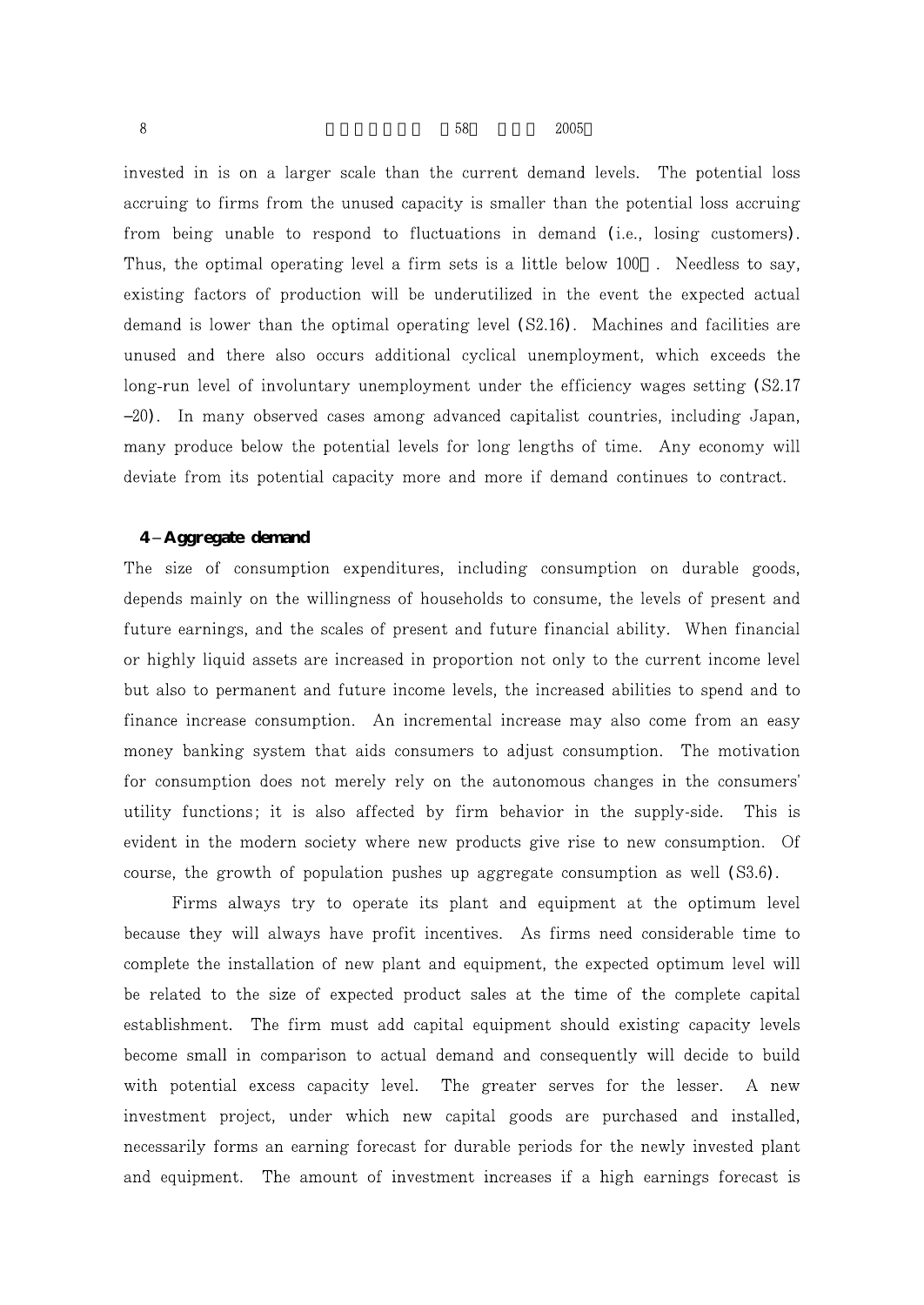provided; conversely, the willingness to invest declines if a rise in the interest rate is anticipated in the long run. Furthermore, in comparison to consumption expenditure, investment will also expand if funds procurement becomes easier. Also, a population expansion is positively associated with investment opportunities. However, an accumulation of capital stocks may decrease opportunities for investment, other things being equal  $(S3.7)$ .

Government and foreign demand are other important components of aggregate demand. Foreign economic environments such as industrial structures and terms of trade determine exports (S3.9). Exports are the collection of demand emanating from Government demand is divided into structural and discretional foreign countries. parts. While the contemporary government relaxes monetary and fiscal spending (interest lowering and quantitative easing policies) in a recession, it takes the reverse countermeasures during a boom. Indeed, it functions like a rule more or less in any economy, no matter how Keynesian its chief advisory members may be. The scale and the combination of those measures depend on the nation's economic structure, including the exchange rate and the social state of expectations, in addition to the issues the economy faces.

Thus, the size of aggregate demand is the sum total of consumption, investment and government expenditures, and net exports. In the present economy, this volume of aggregate demand does not necessarily always agree with actual quantity supplied. Generally aggregate demand falls short of meeting aggregate supply. When the economy needs one time period to complete the planned production, excess supply in



Figure 4.1. Realized Excess Supply in Period t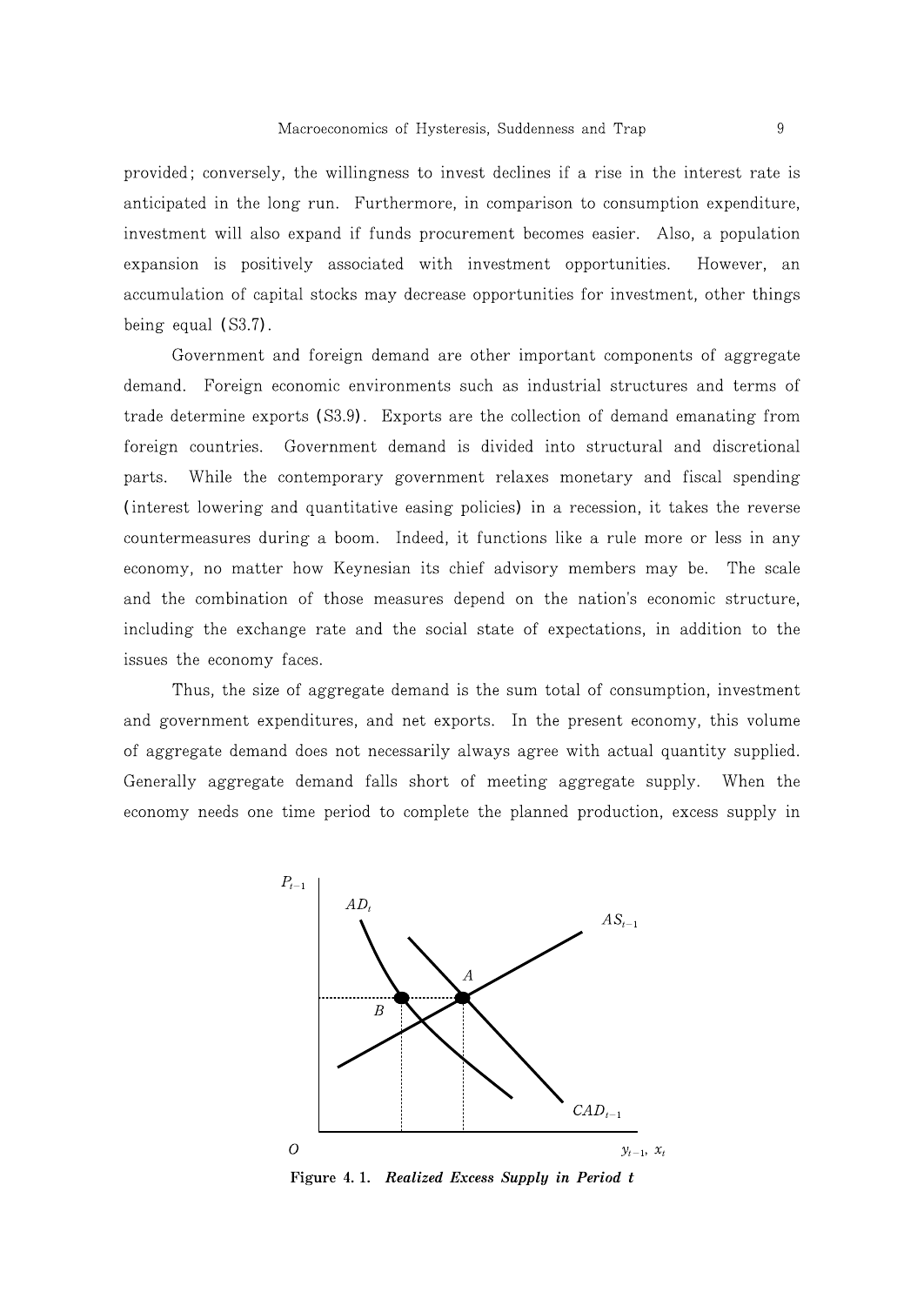period  $t$  can be given by a difference between the aggregate supply scheduled in period  $t-1$ ,  $y_{t-1}(P_{t-1})$ , and the actual volume of aggregate demand in period t,  $x_t(P_{t-1})$ .

### **5 Expectations and real interaction**

Calculations of future returns and cash flows are central to the formation of expectations. If the present and future social economic structures are self-evident for an agent, he faces a dynamic problem subject to his own rational objectives in the present. The failure to do so is an exceptional case occurring as random events. Barring such a situation, the agent is freed from true uncertainty since he has certain knowledge about the future. However, the rationality of an agent is bounded such that the information available on the future is imperfect and the ability to predict accurately is limited by this.

Any rational economic agent is inherently driven to perform toward an uncertain future. For instance, in order to outperform competitors firms prepare detailed planning and design new technologies; and the "adventure-spirit" in confronting the uncertainties of the market is what drives firms toward better performance not only in the present but also in the attempt to predict the future accurately. Goal setting and the ability to predict are two activities that are closely related since goals must be rational objectives. Ignoring this, goals become merely dreams. These goals, or future expectations, address the agent's expectations of the future.

Economies are provoked by economic fundamentals, unreliable speculations, and not to mention, political disturbances. In the same way as the fundamentals of the economy has a structure, the state of speculation also has an internal structure. The structure of expectations is related to past and present structures of fundamentals, including speculation, adventure, and even animal spirits. Fundamentals are interactively affected by this expectation structure. Expectations are formed by the realized present, past, and theoretical inferences, but those expectations have an influence on human behaviors and control their future. Expectations are then selffulfilling in this sense.

There are many economic variables to consider in order to predict the future. Firms and households want to know future values of returns, costs, earnings, general prices and so on. However, the most comprehensive and basic expectations variable that represents the entire economy is the business outlook for the future economy.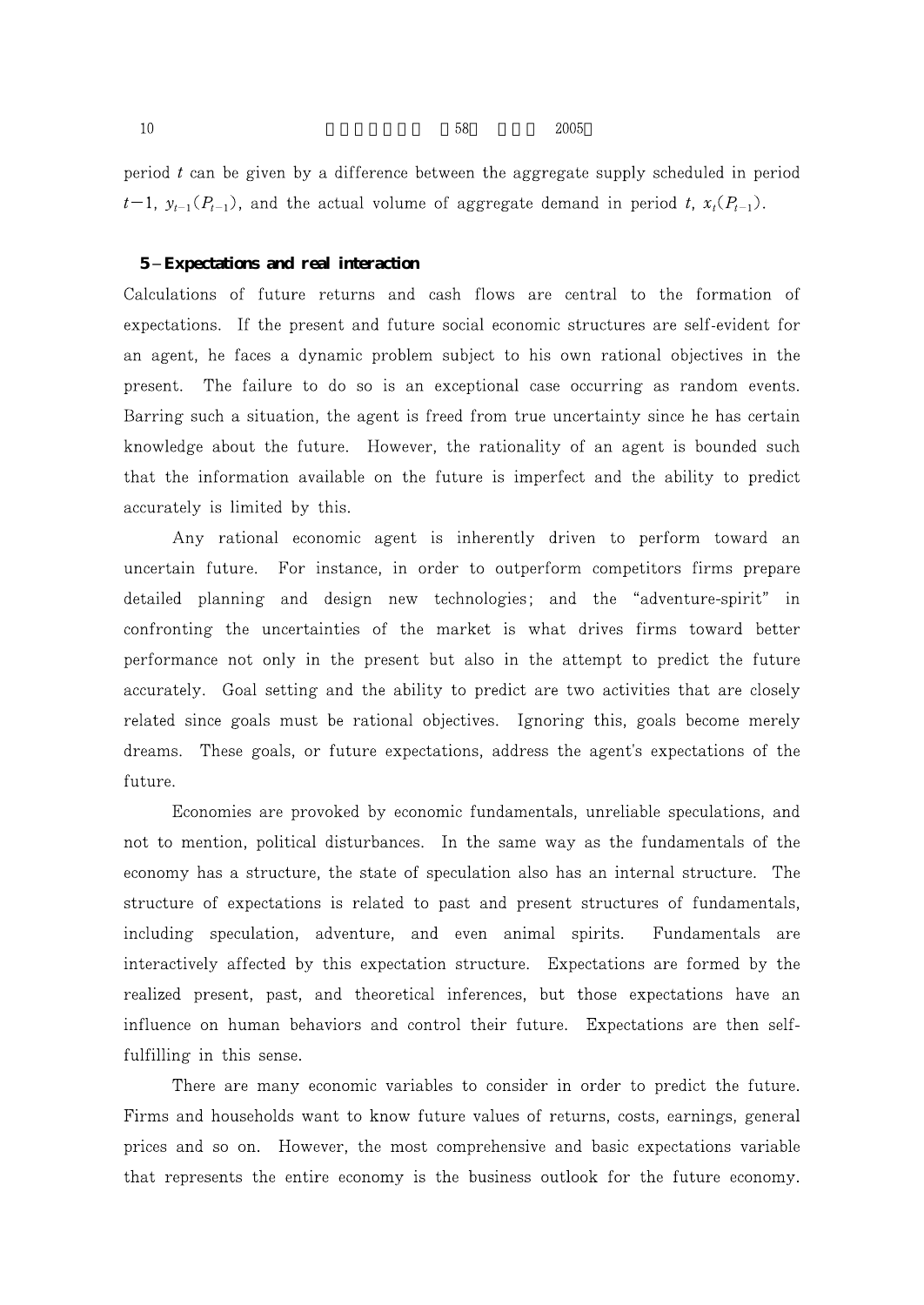Expected earnings rate and present values are all influenced by the expectation of how the future business state will perform. Expectations are not exogenous to an economy: the economy forms expectations about itself on its own. Future expectations have retrospective effects since the agent's current decisions are conditioned by expectations of the future.

The state of the whole economy's business outlooks is represented by the longterm real rate of economic growth that the society holds,  $\rho$  (S5.1 or 5.2). Although many economic variables depend on the state of business outlooks, the latter moves with fluctuations in endogenous variables within the system and with exogenous variables<sup> $\eta$ </sup>. A high level of  $\rho$ , which means high-expected rates of profit and earnings, creates a considerable portion of aggregate demand by stimulating consumption and investment expenditures  $(S3.6 \text{ and } 3.7)$ . It relaxes the possibility of business bankruptcy by default, reduces supply costs, and shifts the aggregate supply to the right  $(S1.2)^{8}$ .

#### **6 Formation of social expectations**

A society may be divided into opinion leaders and followers. The public opinion follower is not forced to obey any decision made by the leader but follows the leader's decisions voluntarily. One imitating the other does not necessarily imply abandonment or negligence of rationality for it is reasonable to follow the leader's trustworthy signals and judgments, and the follower can save on decision-making costs. If the leader makes the announcement of a sudden and extraordinary signal to the follower, the follower may carefully consider it then choose to follow or discard the information.

The opinion leaders group prospects the future positively. The leader sets a goal that may include personal objectives. The leader group must have necessarily

<sup>)</sup> Since the state of expectations is a conceptual variable, it is necessarily represented by actual money variables or real variables. However, economists used to assume that the state of expectations is given exogenously if it is seen as too difficult to make an endogenous explanation of expectations formation. It is possible then that there are no expectation variables in many economic models.

<sup>)</sup> When considering the macroeconomic state of expectations for an economic model, we incorporate the expected rate of economic growth as an explanatory variable into behavioral functions. The sizes of the expected rate of earnings and present value at the micro level can be reflected by the expected rate of growth at the macro level.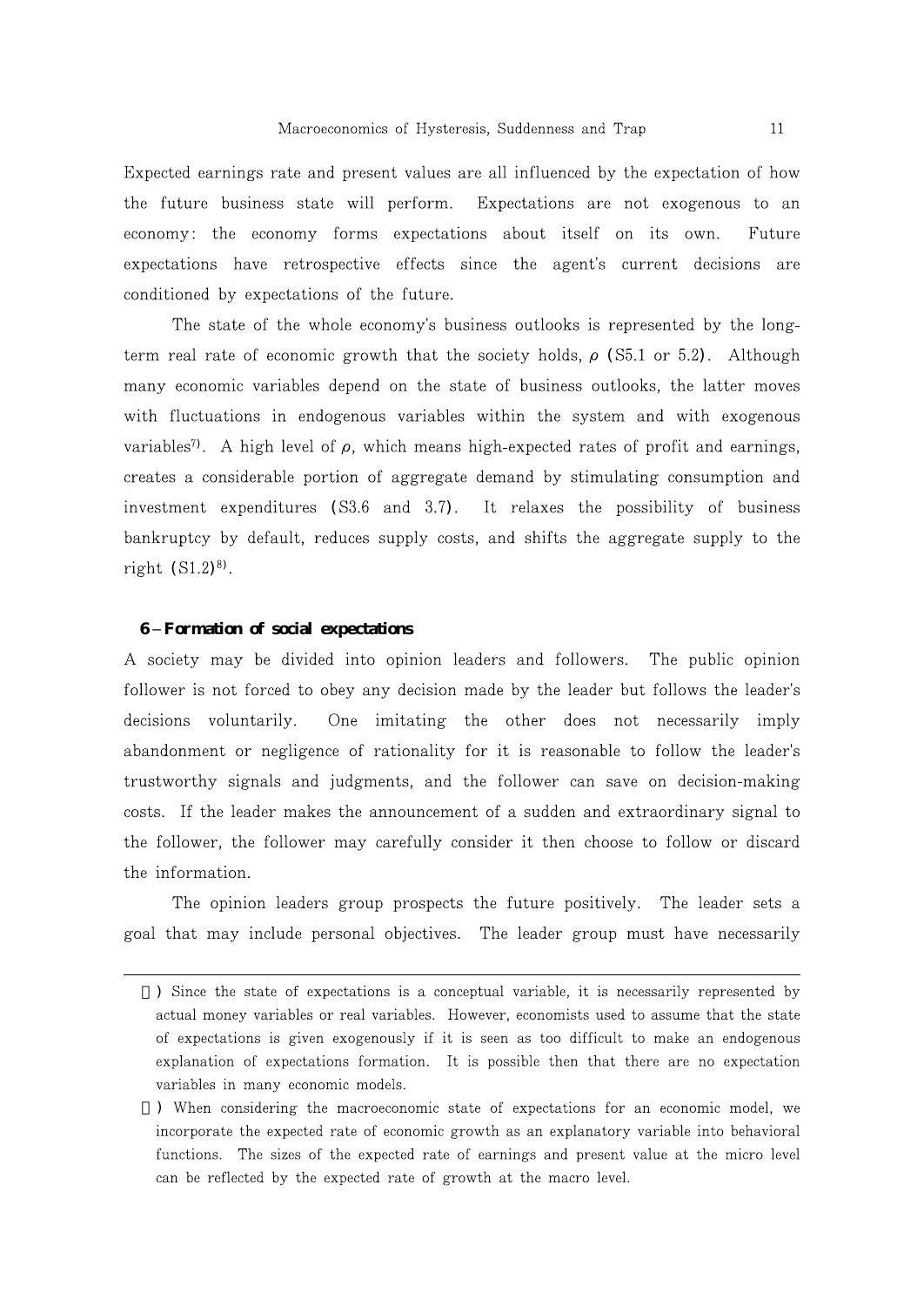formed positive future anticipations rationally in order to convince the followers. This predicting agent collects and analyzes present and past examples; in collecting every kind of information, including theories, and predicting growth rates, he revises these anticipations continually as information flows. However, the interactions between actual and expected values vary according to bearish or bullish psychological states. The change from a bullish state to a bearish state and vice versa is not a simple transition; during the transition from one state to another, the predicting agent would experience a lingering attachment to the former state or some psychological sway. This situation is characterized by the coexistence of bullishness and bearishness that corresponds to a fragile structure of expectations, which is easily influenced by disturbances.

It is very difficult to ascertain growth rate for long periods of time. It is brought upon an agent, however, to make decisions in the present period, committing to an expected (derived) view of a future state. The expectations in themselves are inherently unstable if he fails to have a highly accurate expectations formation method. Although he learns from examples and theories, he cannot remove the possibility of his swaying in the psychology between bullishness and bearishness since it is generally difficult to make expectations of the future rationally.

The long-run record of the past is an influential guide on the future. If a high economic growth rate continued for several periods in the past, predictions of the future may simply follow this line. Further, previous high growth achievements can cast a shadow on subsequent growth expectations. However, faced with the same actual values of flows, the content of expectations varies according to different levels of stock accumulation. As a result of long economic growth, financial assets, durable consumer goods, plant and equipment, public capital stocks are increased. At the same time, credit expands. Increases in financial assets and credits generate corresponding increases in consumption and investment. If a feeling of saturation is born in markets by the accumulation of capital stocks and the spread of durable consumer goods, the agent no longer expects the same growth rate in aggregate demand like the past. There might also be limitations in the successive introduction of new capital technologies. Swelled credit, in reaction, leads to expectations of shrinking credit. Furthermore, high growth cannot be expected if non-renewable resources, like the environment, have been depleted or damaged. An invented accumulation of asset stocks stemming from growth influences the psychology of the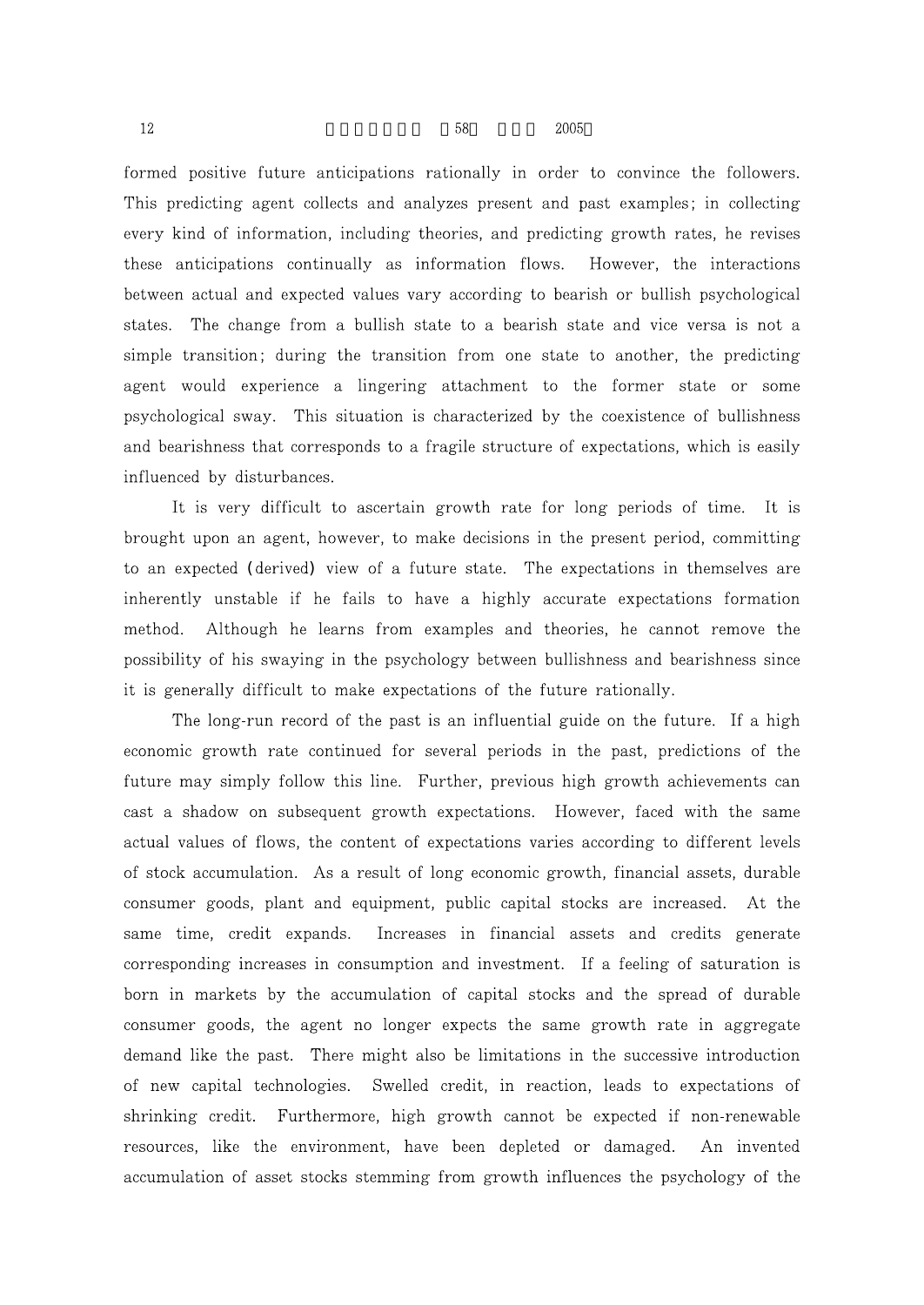

Figure 6.1. Structure of Expectations of the Opinion Leaders Group

predicting agents to sway between bearishness and bullishness regarding future business outlooks (S4.3 7).

Figure 6.1 illustrates the structure of expectations which the opinion leaders group holds. A high growth supported by a firm bearish mind goes to a decelerating growth in the swaying state of psychology after all: for example, the path  $pp$  or  $pp'$  showing a movement from the region USB to the SSE. If the government executes a shift in monetary and fiscal policy to restrain the high growth, the predicting agent, swaying between bearishness and bullishness, drastically reduce the expected growth rate at a certain point of time while still clinging to the past growth. Indeed, in the case of excessive high growth, budget deficit, inflation, and credit expansion, suppressive monetary and fiscal policies are employed to smooth out business movements. This event corresponds to a moving path, from the region USB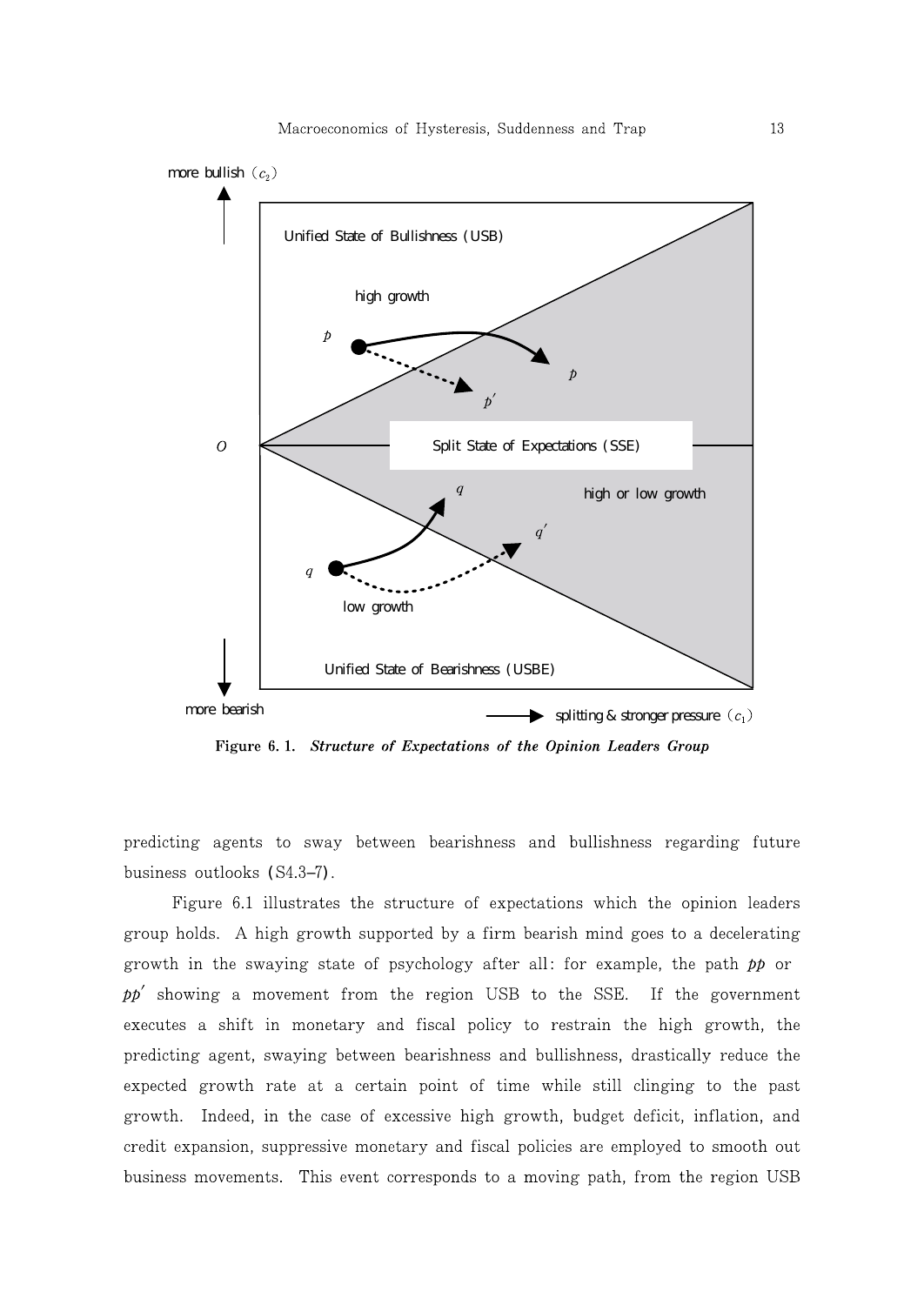$14$  58  $2005$ 

to the region SSE and finally USBE<sup>9</sup>. There occurs a sudden negative-jump during the transition from SSE to USBE.

Suppose there is an economy which has had decelerating growth (negative growth) continuously during the past periods. It is safe to predict that a similar tendency continues for short- and long-term future periods. However, bullish outlooks will come if stocks are lost enough and the relative price adjustment becomes complete. Meanwhile, there may arise among predicting agents anticipations of turning away from chronic economic depression. If signs of a recovery are seen in actual economic indices, an upward movement in the expectations structure commences even though it is fairly small at first (the path  $qq$  or  $qq'$ ). When it is accompanied by a discretional stimulus, it is possible that the state of expectations suddenly shifts to bullishness. Such a scenario includes a transition from the region SSE to USB as continue of movement along the path  $qq$  or  $qq'$ .

The expectations about the real economic growth rate that the optimistic predicting agent forms are conveyed to the rest of the agents via market signals in various actual transactions and via the information media. The social long-term real rate of economic growth is formed as followers continuously revise expectations as led by the opinion leaders (S5.1). The follower does not blindly follow the leader but may persist with customary practice. The follower evaluates ensuing extreme signal changes while at the same time watching the entire trend of expectations on economic growth. When the number of people who believe in the leader increases in number the dispersion of the leader's signal accelerates (S5.2). After a big change in the leader's expectations has occurred, there follows a big change in the expectations of the whole society,  $\rho$ , following a time lag.

Thus, the disequilibrium of flows precedes stock adjustments and the disequilibrium of stocks precedes fluctuations in flow variables, both of which are affected by changes in exogenous factors. Economic variables sometimes fluctuate continuously and other times discontinuously. The GDP, employment rate, and growth rate occasionally change suddenly and largely. Of course, a sudden change in endogenous variables can be explained by a sudden change in an exogenous variable. However, except in the case of a great event such as a revolution or a meteor collision to Earth, it is difficult to force any person who sticks to a past customary practice

<sup>)</sup> There would occur a leftward shift, i.e., a decrease in  $A_{\theta}$ , in Eq. S4.3.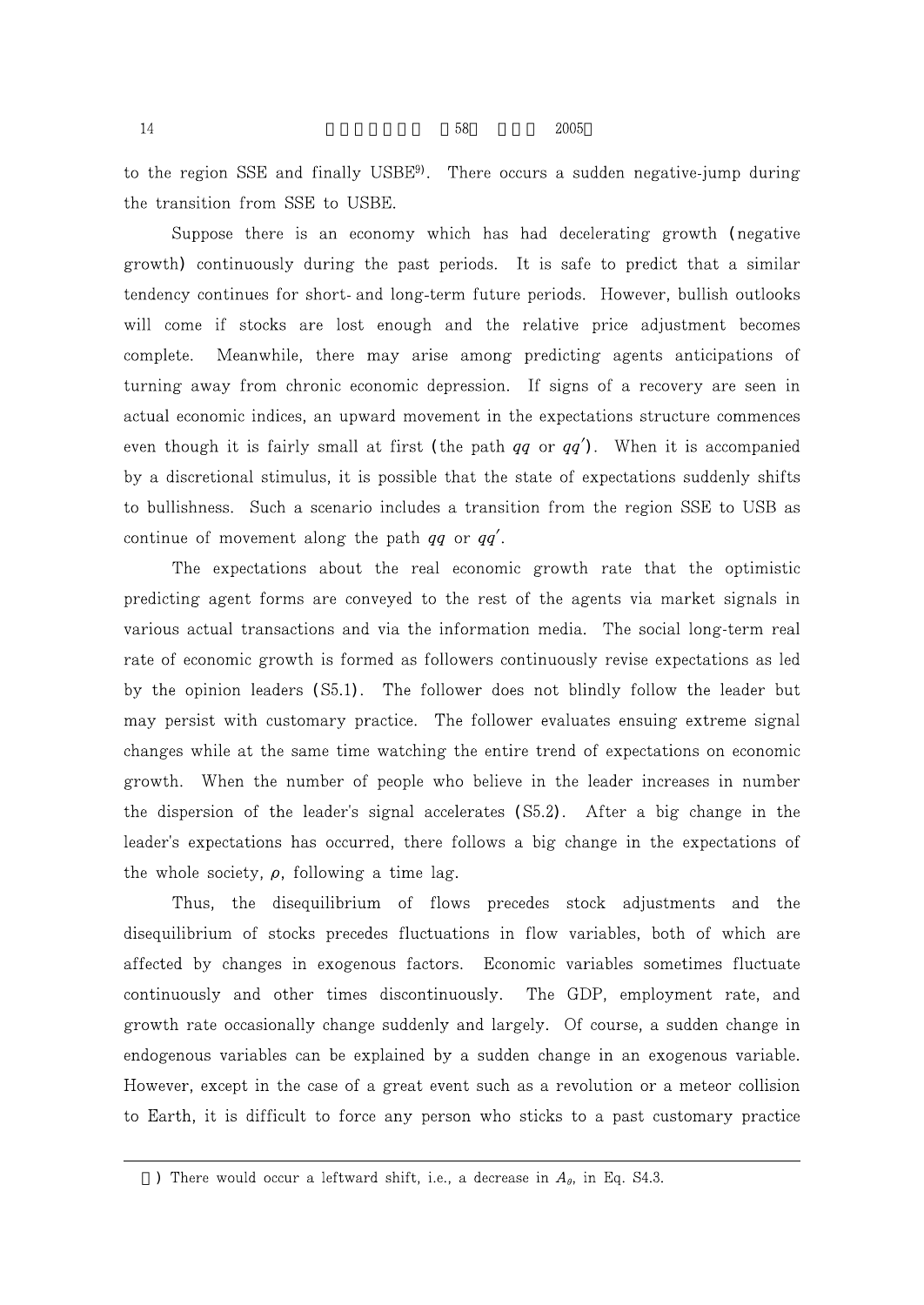and lives in inertia to change his attitude drastically and suddenly. In many cases where big changes in the state of expectations have been observed, the actual level of employment, and other micro- and macroeconomic variables, it would be fair to see that the mechanism breeding those changes is built in the economic structure of the society itself.

#### **7 Cyclical movements of an economy**

How does the preceding illustrated economy operate in general? If we were to begin with the situation where the economy grows smoothly subject to a certain set of exogenous growth rates of the population, money supply, and aggregate demand component, can the economy follow its stable growth path forever?

If economic growth continues without any interruption, the predicting leader may have a big expectational jump from the state of bearishness to that of bullishness, so society can be led to believe in future high growth. Accordingly, the economy may encounter a sudden big change toward a much higher growth. Meanwhile, a considerable stock of total assets accumulates in the economy. While the accumulation may lead to positive asset, development, and output effects on demand and supply, it certainly has suppressing effects on consumption and investment demands due to a generalization of physical saturation. Besides, a high economic growth operation is often accompanied with negative externalities. The psychology of growth limitations is born in the society when people's life space includes distortions of economic growth (income differential, inflation and public hazards). Under a given state of taste and technology, if society has a feeling of saturation and notices the costs of economic growth, there appears a decreasing phenomenon in the desired growth rate. This possibly influences the predicting agent to incorporate a slowdown in the expected future growth.

The appearance of an actual diminishing growth and growth limit psychology eventually splits the expectations on the future growth rate. Unless an appropriate anti-cyclical stimulating measure is employed, the economy continuously slows down, and possibly intercepts an upward recovery of the expected growth rate. The formation and correction of expectations is done slowly through certain socioeconomic relations among the people. Even in the absence of an additional dramatic shock to the economy, it is possible that expected growth rates by the opinion leader and by the whole society might change suddenly and largely. Remind that we often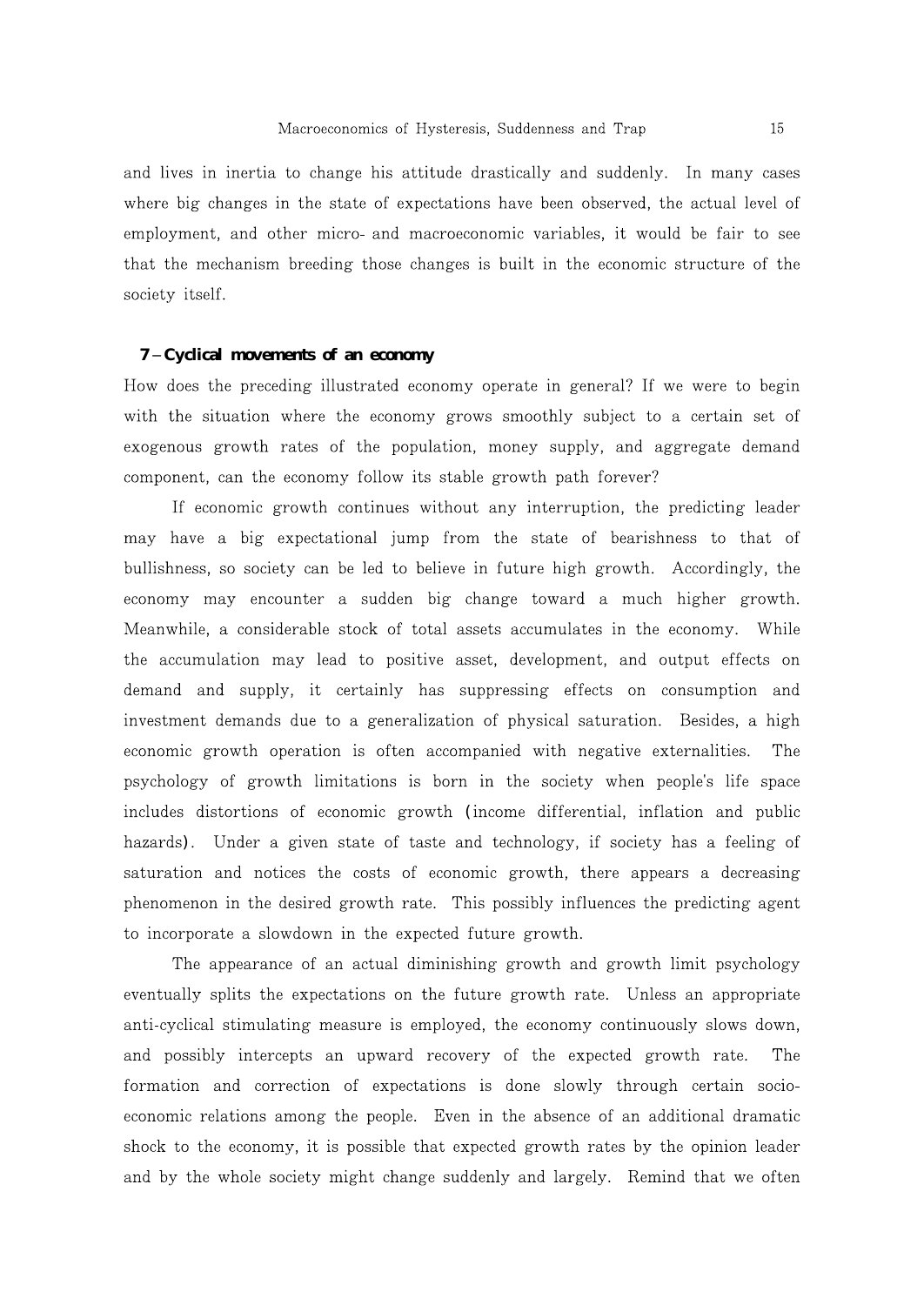execute discretional interventions or normally have some policy rule. A squeeze on aggregate demand may occur in an economy mistakenly judged to be overheated, particularly when the economy is already characterized by the split state of expectations. Such negative disturbances (i.e., governmental monetary and fiscal

restraints) amplify and accelerate a sudden recession within a society whose growth

The actual rate of growth falls to a negative level or falls by a large amount corresponding to a catastrophic change in  $\rho$ . What follows is a decrease in assets, for instance at least, the level of physical capital stock. This significant drop in aggregate demand increases the upward tendency of unemployment rate. A bearish depressed mood settles on the society as social growth outlooks are pushed down suddenly. It is possible that the economy may enter into a negative bubble state accompanied by deflation<sup>10</sup>. Figure 7.1 may help an easy grasp of such a scenario<sup>11</sup>.

Suppose that such a depressed economy would execute financial and fiscal expansion policies to recover. However, if these policies fail to have any significant effect on both actual aggregate supply and demand, the economy would fall into a deeper trap of pessimistic outlooks. Because governmental expansion policies necessarily aggravate its financial condition while they increase the level of total asset stocks  $(S6$  and Figure  $S6.1$  2).

Recovery is not easy for any economy that has been colored by pessimism: the closest example would be the recent Japanese economy. After the asset bubble collapse, while undergoing additional negative disturbances, the Japanese economy fell into a deep trap of a depression despite repeated fiscal policy instruments. Although inflationary prices had not prevailed, the consumer price index recorded a negative

outlooks are already diminishing.

<sup>10)</sup> Market participants sometimes believe that the price of any asset is likely to rise, and then purchase expecting to be able to resell at a higher price. Many economists including Keynes (1936, Chap. 12) have suspected that speculation could lead to bubbles. A positive bubble state may be born of a transition from the SSE to the USB necessarily with a sudden relatively big upward-jump; it coincides the spreading of bullishness over the society (S5.2). The bubble economy would begin to collapse at the point in time when the spreading process is completed. On the other hand, a negative bubble may occur on the way to the state in which all agents become bearish taking a sudden downward change in the expected growth rate that the leaders group holds. The term "bubble" is associated, as it were, with the social structure of expectations in this analysis.

<sup>11)</sup> For characteristic phases of the dynamic operation of a simplified economy disturbed by negative or/and positive shocks, see case  $(1)$  of the simulation example in the Appendix.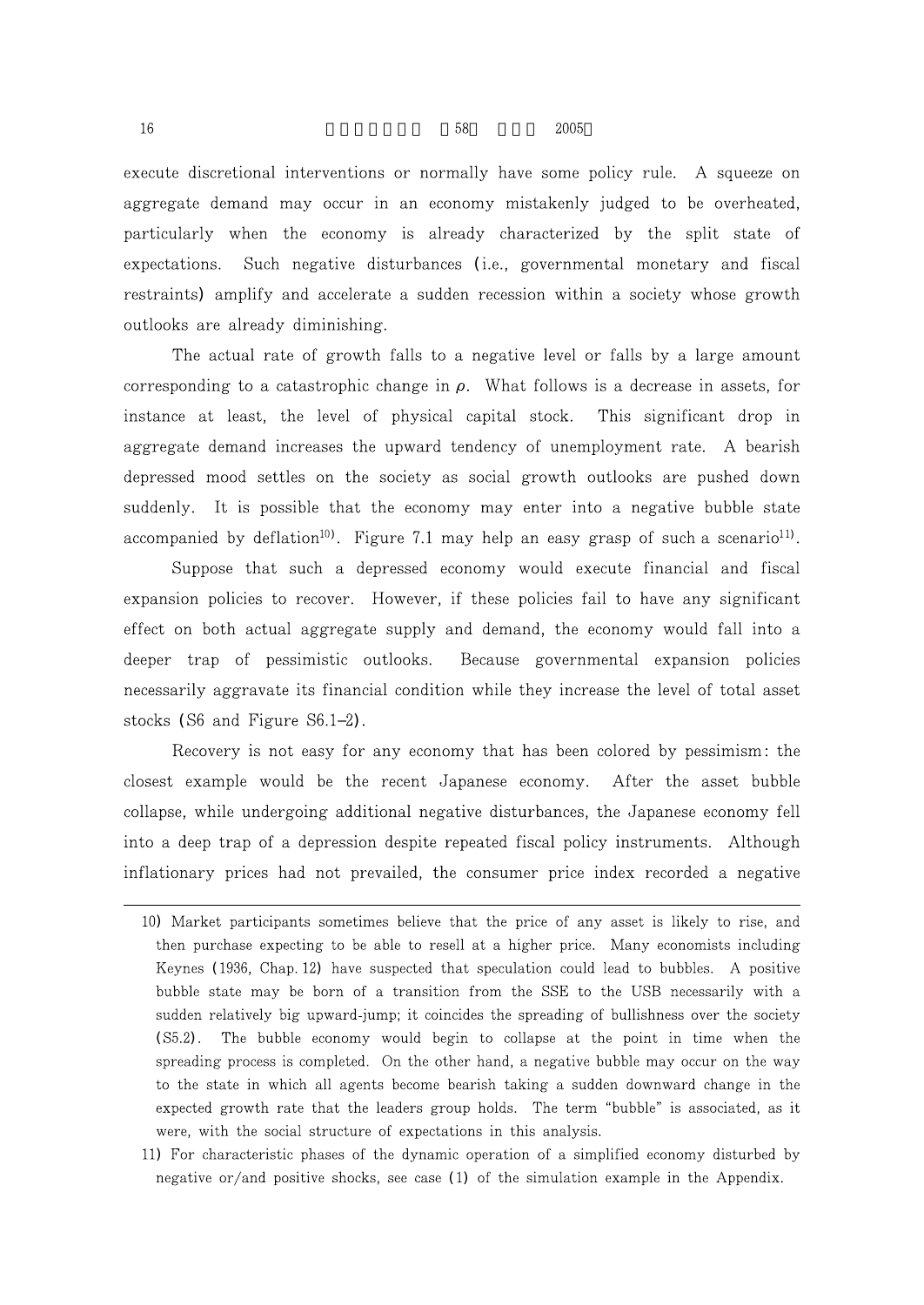

Figure 7.1. Sudden Changes in Expectations and the Actual Growth Rate of Aggregate Supply

rate its first since 1958. In other words, deflation occurred in the Japanese economy. Further, the unemployment rate rose, and the GDP (or GDI) percentage of net assets (total assets minus debts) fell. Overborrowing became an issue since real debt swelled with a fall in the price level (debt deflation) and asset prices fell (asset deflation). Though stock accumulation generally becomes a buffer for these types of disturbances, the accumulation of non-performing loans undermines the whole economy since it causes the flow activities to be lower under the deflationary environment. An increase in the cumulative budget deficit has also been one of the sources that has affected and will continue to affect the future of the Japanese economy.

Under a bearish economic outlook, consumption and investment were too sluggish in the Japanese economy. Market transactions were done under a unifiedlikely state of bearish prospects and deflation (Figure 7.2). While effects of price decreases and anti-cyclical stimuli faded in a situation in which people's willingness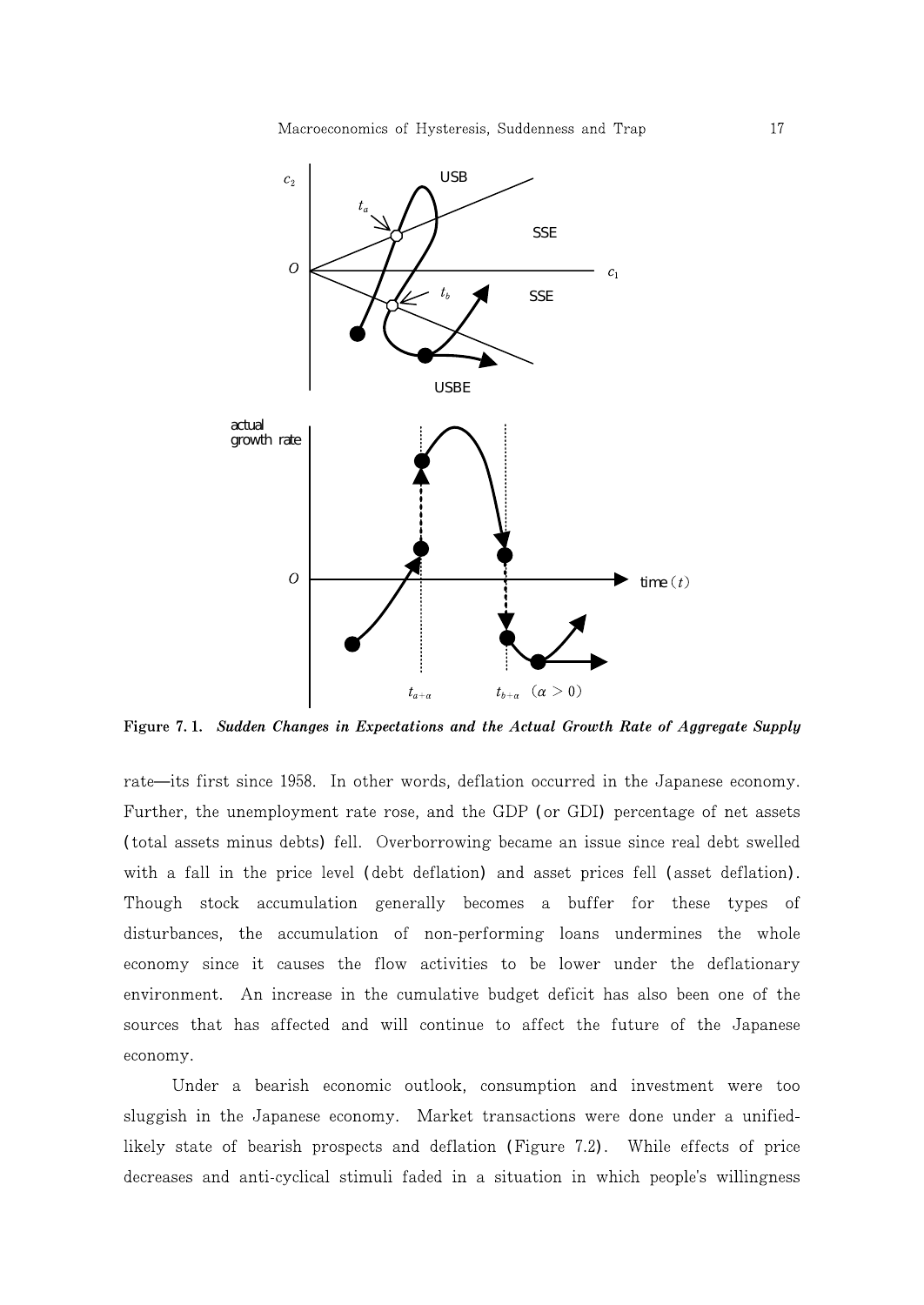

Figure 7.2. Strongly Bearish Expected Growth Rate

and ability to transact declined, an added negative shock's ability to promote instability was magnified by adding in the unemployment issue. Many foreign economists continued to express a dismal outlook in evaluating the Japanese economy, emphasizing frequently the crisis within it. However, merely finding inherent heterogeneities with the Japanese economic structure was not their main challenges. It is because these economists acknowledged the possibility that the same crisis event could occur to their economies sometime in future.

However, there is a recovery scenario from the depressed state wherein the actual growth rate is low enough and the state of future growth prospects is dismal. A continued economic slump invents an earnest desire to economic growth, decreasing the stock of assets. The relative price adjustments and restructurings throughout the depression affect a splitting phenomenon of bullishness and bearishness in the opinion leader's mind that has been engulfed in a unified timidity. When the expected growth rate begins to rise, a business stimulating measure clearly influences an upward tendency in the economy. If an actual continuous growth of the GDP encourages the opinion leader out of his anxiety toward a bullish mind and a positive outlook for a stable high growth rate in the future, there appears a big upward-jump wherein the whole economy shifts to a strongly bullish position at last. If both the opinion leader and the follower become firmly bullish, unless there is any constraint of supply, the high growth rate of flow and the accumulation of asset stocks are both realized at the same time. When an actual economy enters a firmly optimistic economy with bullish growth outlooks, it possibly enters into another bubble economy.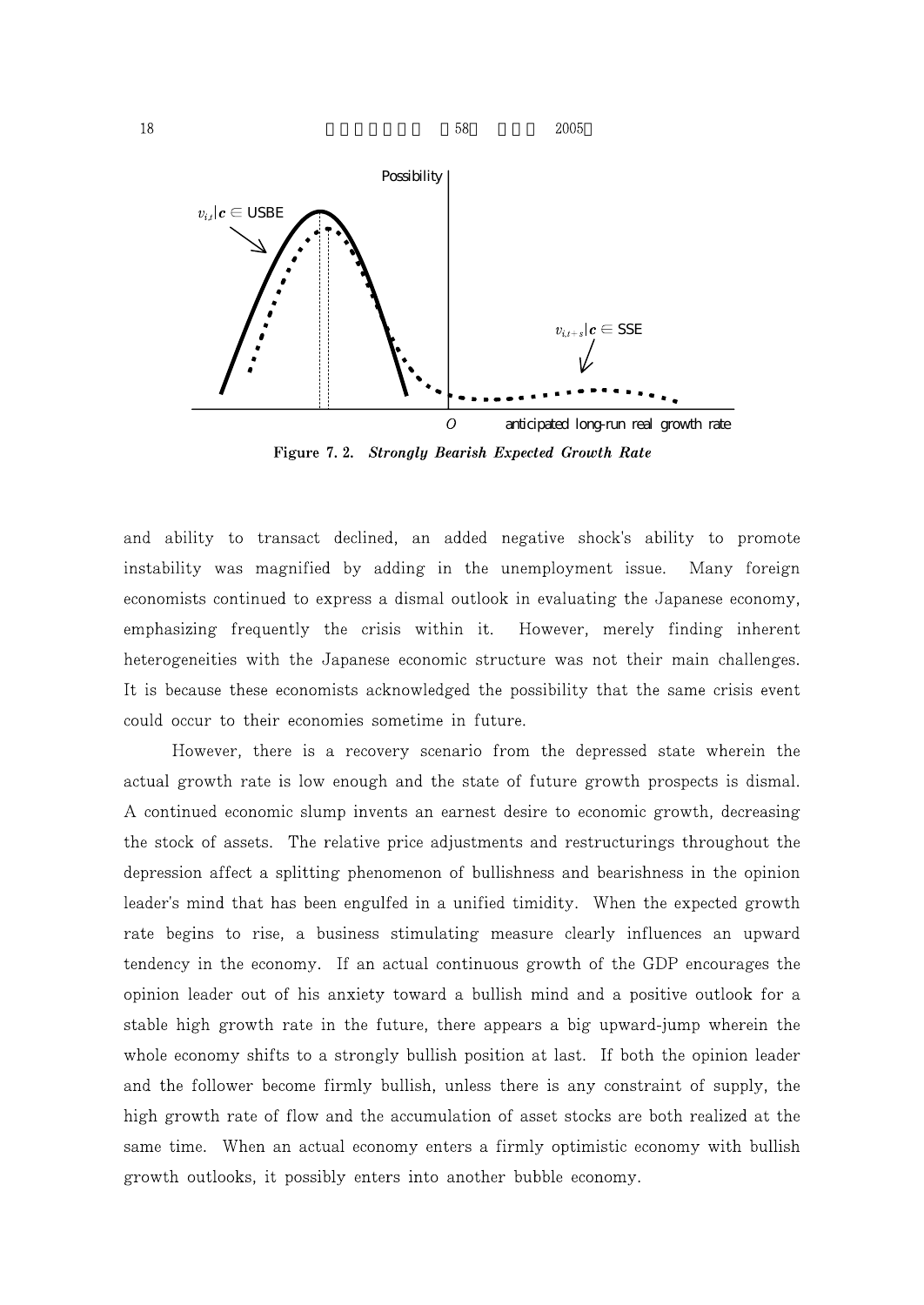It is feared that the current Japanese economy is still straying from the preceding recovery scenario illustrated. Indeed, "the lost decade" view has been extended over the Japanese society. However, very recently (at least early 2004), the economy is showing signs of a recovery while advancing its own restructurings. In this regard, it is possible that the expectations structure of the economy has already entered into the region SSE, the split state. Only, it is not certain whether a higher growth under the more optimistic state of expectations could be restored to the Japanese economy<sup>12</sup>).

#### **Conclusion**

The demand and the supply for products are determined by different sets of individuals in the monetary economy. The sizes of both aggregate demand and supply reflect the expectations structure of the economy, which is affected by aggregate economic activities throughout time periods. Although producers try to make the best rational plans for supply, there remains a gap between the actual quantity supplied and the actual quantity demanded in the future period. Generally aggregate demand falls short of meeting aggregate supply. Realized output is less than the potential capacity level. One or all the factors of production become unemployed or unused.

Ultimately exogenous variables are unavoidably left. It remains necessary, however, to be able to account for the endogenous fluctuations in the representative expectations variable that reflect future overall business outlook. Social economic agents may be grouped into the opinion leaders group and the followers group. The former positively forms economic outlooks. There are three phases that characterize the leaders' future expectations:  $(1)$  unified bullishness,  $(2)$  unified bearishness, and (3) the coexistence of bullishness and bearishness. It is possible for either a unified bullishness or a unified bearishness to occur suddenly after the mixed state.

Facing the leaders group's sudden big changes of expectations, the followers do not respond quickly to those changes. The time lag allows the followers to achieve full acceptance. However, once they entirely follow the leaders group's predictive judge, the entire social expectations structure alters greatly. This corresponding change in the long-term expectations growth results in big changes in economic

<sup>12)</sup> We are concerned here about negative effects, including increases in oil prices caused by the Iraqi War (March, 2003).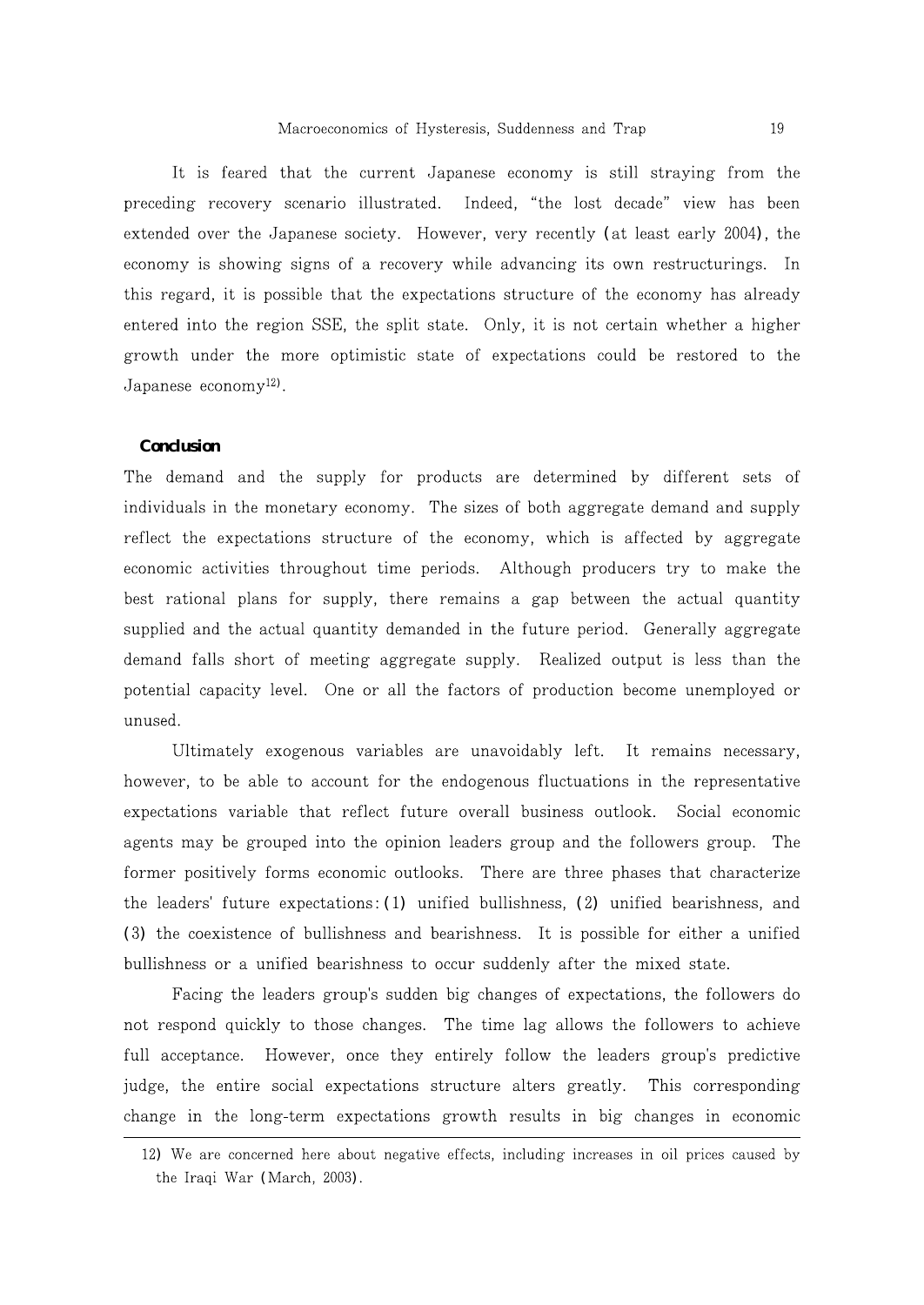variables such as the volume of the GDP and employment.

In an economy falling into a trap of pessimistic outlooks, repeated insufficient monetary and fiscal measures may result in only a huge volume of government bonds in circulation and a creeping inflation, or sometimes in a state of stagflation. Only by correctly identifying the sources of the slump, the economy can choose an appropriate combination and content of fiscal, monetary, and structural policy measures. Without any reassuring recovery signs of the real economy, accompanying policy changes with increases in present and future individual burdens would create an indispensable delay in the economic recovery, and at worst may cause a deterioration of the present situation.

The Japanese economy has had a long time to develop an economic structure of high growth as well as that of a low or even a negative growth. In between, the economy has had experience of both sudden upward and downward jumps. The present Japanese economy may be still in a unified bearish state. There should have been a need for a mixed package of more dramatic anti-cyclical stimuli and more deliberative structural reforms aiming to promote a speedy upward movement and an upward-jump. Yet, we recognize that the time it would take for it to take into effect would be considerable in our social economy.

(July 2004)

# **Appendix: Numerical simulation**

I have just presented my own comprehension of the actual monetary economy. This appendix supplements the preceding analysis with numerical simulations using a hypothetical set of macro-behavioral equations that reflect the arguments in the text.

#### **S1. Determination of output and price**

For simplicity, suppose the linear CAD function :

$$
\begin{aligned} \text{(S1.1)} \qquad \quad y_t &= -0.2P_t + s_2 \rho_{t-1} + 40 \left( \frac{x_1}{y_{t-1}} - \chi \right) + 1.9x_t - 0.9y_{t-1} + 100, \quad y_t \le y_{f,t}, \\ s_2 &= 1, \ \chi = 0.95, \ y_{t-1} = 600 \ \text{(initial value)}, \end{aligned}
$$

where y is output, x is aggregate demand, P is the general price,  $\chi$  is a normal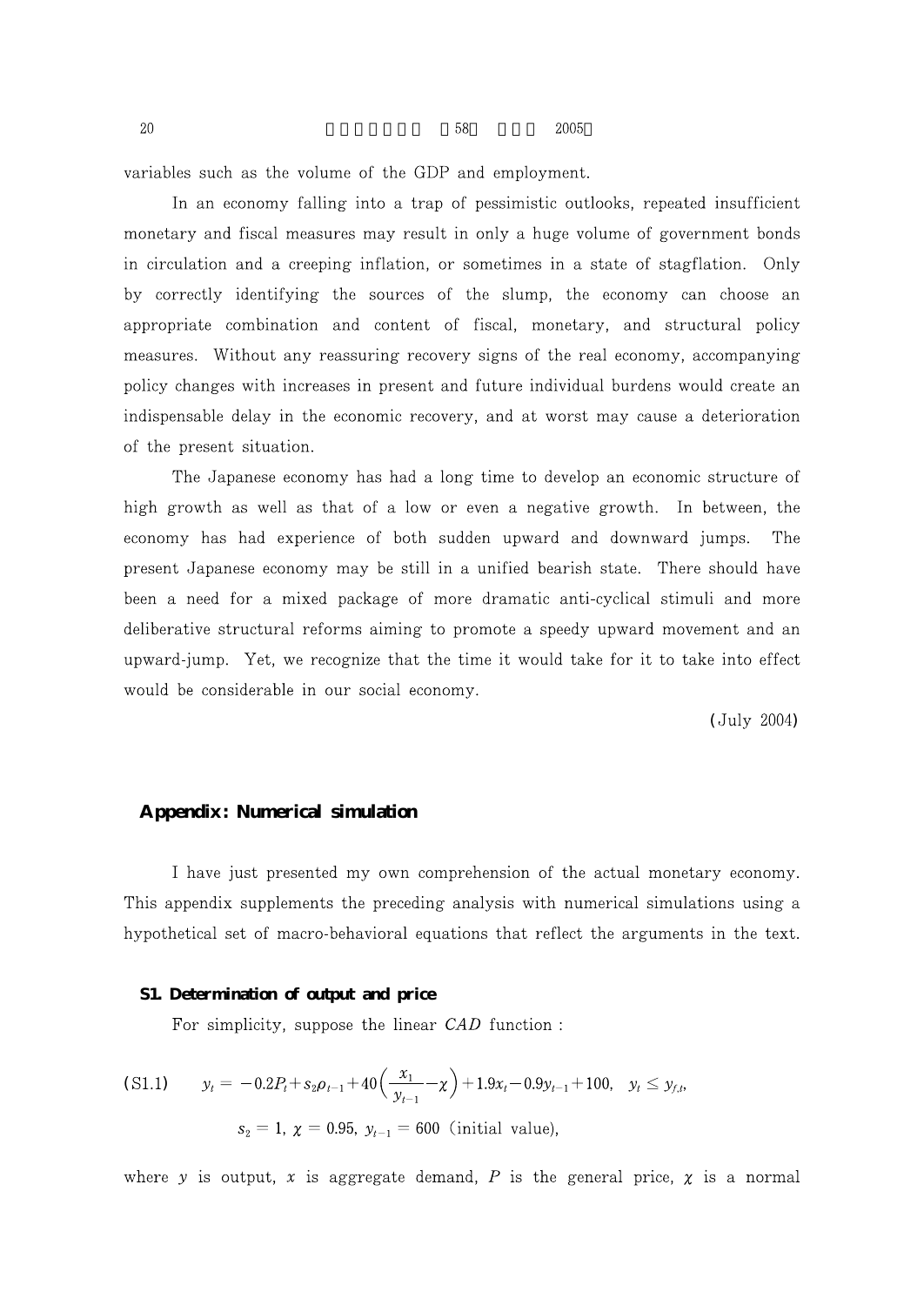demand-output ratio  $(0 \le \chi \le 1)$ , and  $y_f$  is the level of potential output. The subscript  $t$  denotes time periods.

The price equation (i.e.,  $AS$ ) is given by

(S1.2) 
$$
P_t = \pi_0 U C_{p,t} + 0.01 y_t + 1 \cdot 10^{-4} (x_t - y_{t-1}) - 0.022 \left( \varphi - \frac{y_t}{y_{f,t}} \right)
$$

$$
-1.5 \cdot 10^{-3} \rho_{t-1} - 2 \cdot 10^{-4} \left( \frac{M_t}{P_{t-1}} \right) - 1 \cdot 10^{-5} \omega_{t-1} + 0.08 i_{M,t}, \quad \pi_0 = 1, \ \varphi = 0.995,
$$

initial values;  $UC_{p,t} = 9$  (constant),  $\rho_{t-1} = -2.8982$ ,  $P_{t-1} = 9.8$ ,  $\omega_{t-1} = 2 \cdot 10^3$ , where  $UC_p$  is unit variable cost,  $\varphi$  is a desired operation rate  $(0 \leq \varphi \leq 1)$ ,  $\rho$  is the expected long-term real rate of economic growth the society holds,  $M$  is nominal money supply,  $\omega$  is the balance of real assets, and  $i_M$  is the market interest rate. However, if aggregate demand exceeds the level of potential output, i.e.,  $x_t \geq y_{f,t-1}$ , then  $P_t = P_{t-1} \exp \left\{ \overline{\pi} (x_t - y_{f,t-1}) \right\} (\overline{\pi} > 0).$ 

# **S2. Technology and employment**

### S2 1 Macro production function

It is assumed that the working population  $\widetilde{N}$  grows by  $100\tilde{n}_{N}$  exogenously from an initial value  $N_0$ :

(S2.1) 
$$
\tilde{N}_t = N_0 \exp(\tilde{n}_N t), \quad N_0 = 340, \ \tilde{n}_N = 0.01
$$

The workers are divided into two groups: skilled and unskilled (or ordinary) workers. The percentage of skilled workers to the whole working population is  $100\phi_g$ , which we assume to be comparatively stable. Then,

$$
(S2.2) \qquad \tilde{N}_{g,t} \equiv \phi_g \tilde{N}_t, \quad \phi_g = 0.24,
$$

Hence, the number of unskilled workers is given by

$$
(S2.3) \qquad \tilde{N}_{L,t} \equiv (1-\phi_g)\tilde{N}_t, \quad 0 < \phi_g < 1.
$$

The potential labor force measured in terms of labor efficiency units under the efficiency wage settings is shown by

(S2.4) 
$$
N_{g,t} = e(w_g) \tilde{N}_{g,t} = \tilde{N}_{g,t}, e(w_g) = 1,
$$

$$
\quad\text{and}\quad
$$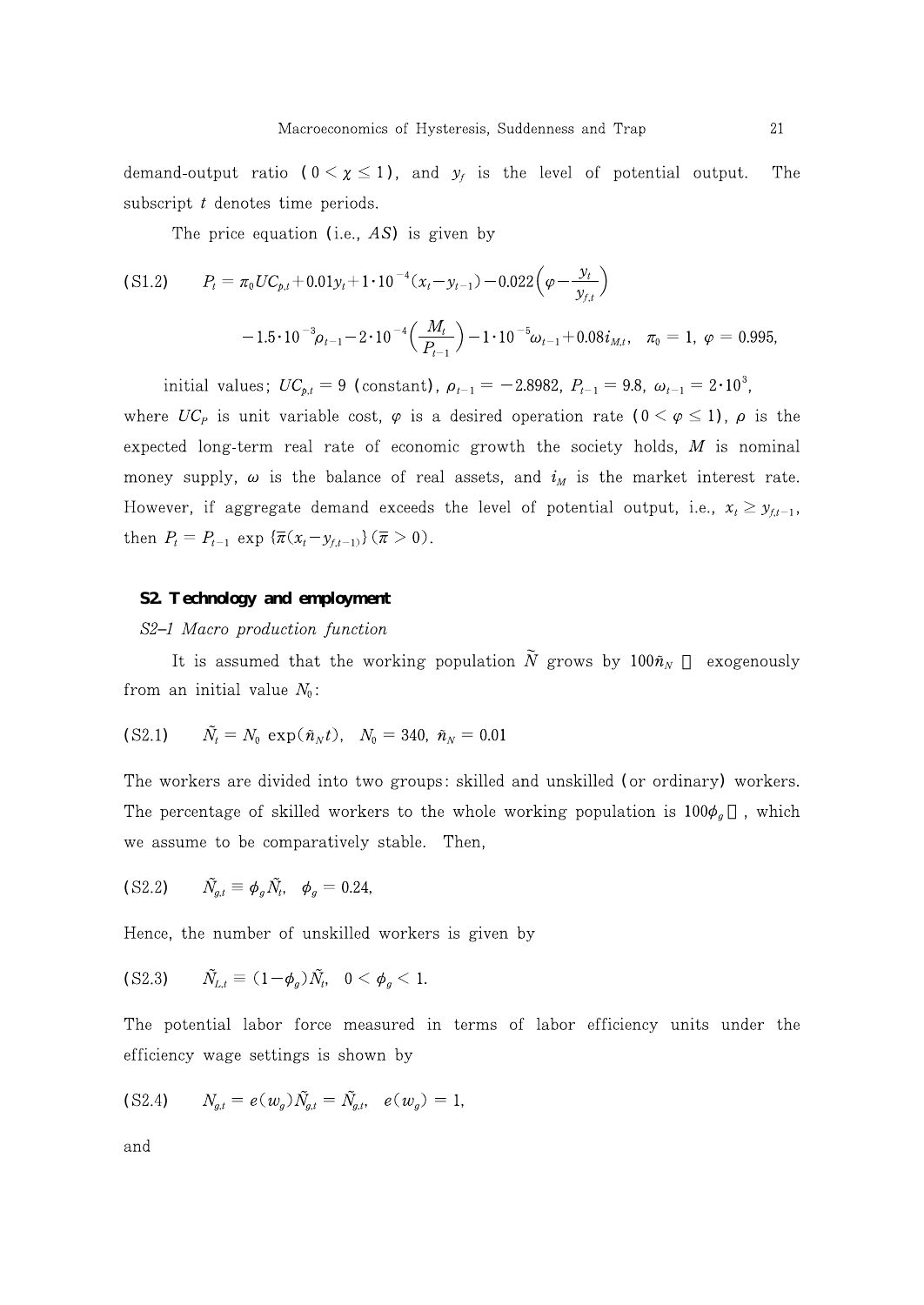$$
(S2.5) \t N_{L,t} = e(w_L) \tilde{N}_{L,t} = \beta \tilde{N}_{L,t}, \quad \beta = 0.86 \ (0 < \beta < 1)
$$

The real wage for skilled workers  $w_g$  is set at a higher level than that for unskilled workers  $w_L$ <sup>13)</sup>.

The macro production function is

$$
(S2.6) \t Y_{f,t} = T_t (Z_{K,t-1})^{\kappa_1} (N_{L,t})^{\kappa_2}, \t T_t > 0, \kappa_1 = 0.54, \kappa_2 = 0.36,
$$

where  $Z_K$ ,  $N_L$ , and T respectively stand for capital-technology, ordinary labor with no special skills training, and total factor productivity. The assumption for simplicity needs only two explicit factor inputs,  $Z_K$  and  $N_L$ .  $N_L$  is substitutable for physical capital. The capital-technology  $Z_K$  is an input variable of the technical complementary relationship between skilled labor  $N_g$  and physical capital K. Since skilled labor is a complement of physical capital,

(S2.7) 
$$
Z_{k,t} = \min[a_K K_t, b_K N_{g,t}], a_K > 0, b_K > 0.
$$

However, as the lack of complementary skilled labor does not occur, equation (S2.7) can be simplified into a linear from:

$$
(S2.8) \t Z_{K,t} = a_K K_t, \t a_K = 2.
$$

Given the level of  $K$ , this technological relationship conditions a certain necessary quantity of skilled labor:

$$
(S2.9) \t N_{Dg,t} = \sqrt{2.5K_t} + 42, \t N_{Dg,t} \leq N_{g,t}.
$$

It is assumed in (S2.9) that the skilled labor-capital ratio  $N_{Dg,t}/K_t$  diminishes with the size of capital. The level of capital stock  $K$  in time  $t$  is given by

$$
(S2.10) \t Kt = IK,t-1 + (1 - \deltaK)Kt-1, \t \deltaK = 0.14, IK,t-1 = 120, Kt-1 = 600,
$$

where  $I_K$  is the quantity of investment and  $\delta_K$  is a depreciation rate.

The total factor productivity then follows to be:

<sup>13)</sup> Though the supply of labor is independent of the real wage rate on the whole, workers' labor efficiencies are responsive to the real wages they receive. Hence, employers like efficient wage settings to enhance workers' efforts so that market real wages are higher than the market clearing levels.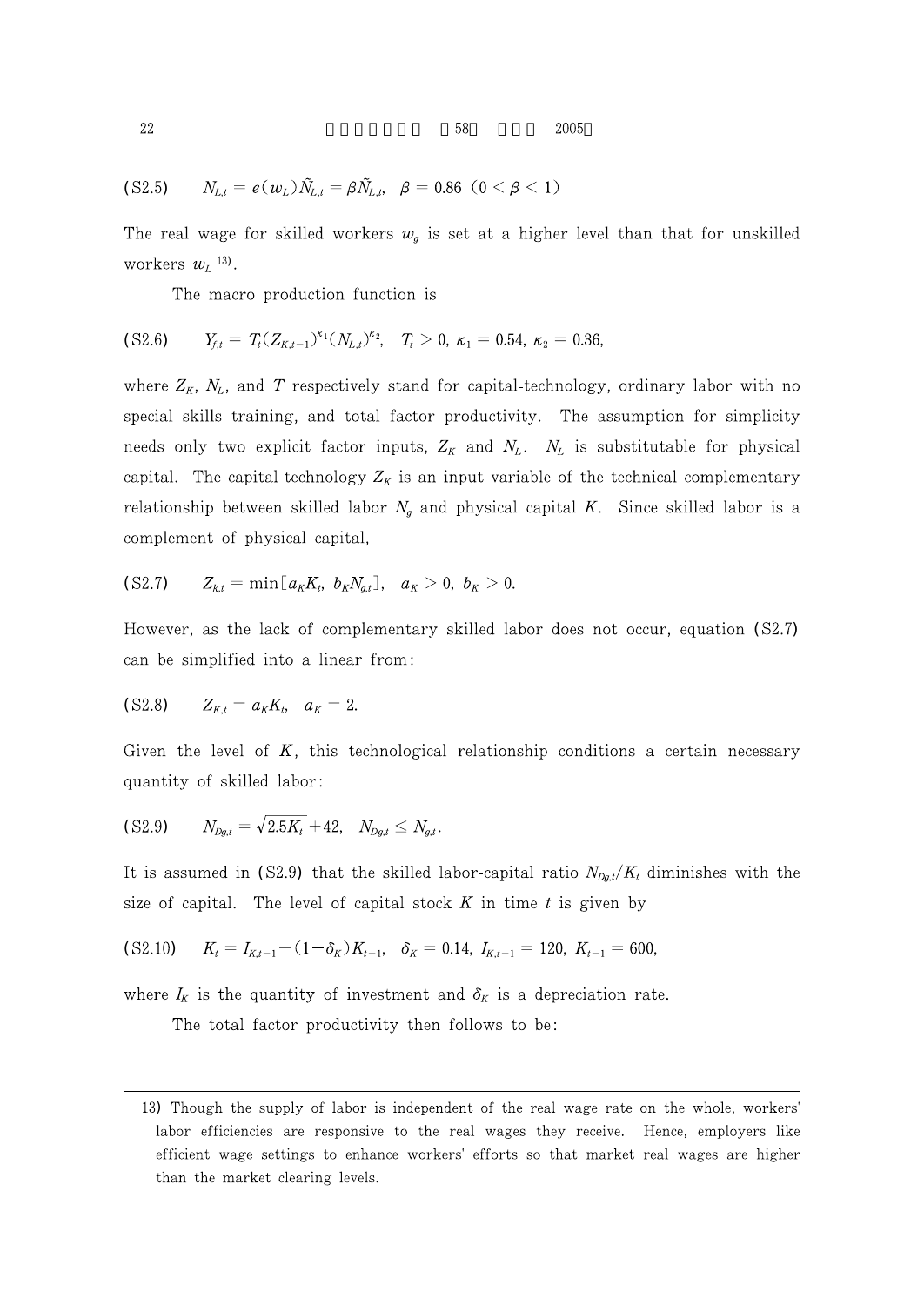(S2.11) 
$$
T_t = \{ (Z_{K,t-1})^{0.54} (N_{L,t})^{0.36} \}^{\nu}, \quad \nu = 0.1112.
$$

This reflects a possibility that there may be externalities through changes in the level aggregate economic activity (learning-by-doing effects, transaction costs, οf transaction motivations, etc.).

Finally, the macro production function can be written as

$$
(S2.12) \t y_{ft} = (a_K K_{t-1})^{\kappa_1(\nu+1)} [\beta (1-\phi_g) N_0 \exp(\tilde{n}_N t)]^{\kappa_2(\nu+1)},
$$

This aggregate relationship conditions the economy's potential economic growth<sup>14</sup>. When

(S2.13) 
$$
m \equiv (\nu + 1)(\kappa_1 + \kappa_2) = 1.0001 > 0,
$$

it implies that for output, there are increasing returns to scale. An increase in aggregate economic activity encourages expansion of the industry; this allows all firms in the industry the possibility of savings from factor inputs<sup>15</sup>.

S2 2 Actual utilization rate of capital and labor

The macro production function is a function homogenous of degree  $m$  like

$$
(S2.14) \t amyf,t = [aZK,t-1]κ1(ν+1) [aNL,t]κ2(ν+1).
$$

If the actual size of aggregate supply is less than the potential one, existing capital and labor are not fully utilized. Suppose that the production function can be a function homogenous of degree  $m$  also in the case of underemployment. Then, we can have

$$
(S2.15) \t y_t = \left[ a_K K_{t-1} \left( \frac{y_t}{y_{f,t}} \right)^{m^{-1}} \right]^{x_2(\nu+1)} \left[ N_{t,t} \left( \frac{y_t}{y_{f,t}} \right)^{m^{-1}} \right]^{x_2(\nu+1)}
$$

Therefore, denoting the actual use of capital in  $t$  by  $K_t^*$ , it follows that

<sup>14)</sup> It should be noticed that this does not reflect a full employment state. It leaves out involuntarily unemployment in the long-run; but it does correspond to a fully capitalutilized state.

<sup>15)</sup> At the micro firm level, factor inputs are often related to output increasingly. But under some macro production function, each factor input is not necessarily increasing with aggregate output. Recent endogenous growth theory argues that the marginal productivity of capital is not decreasing owing to externalities and increasing returns (Aghion and Howitt, 1998).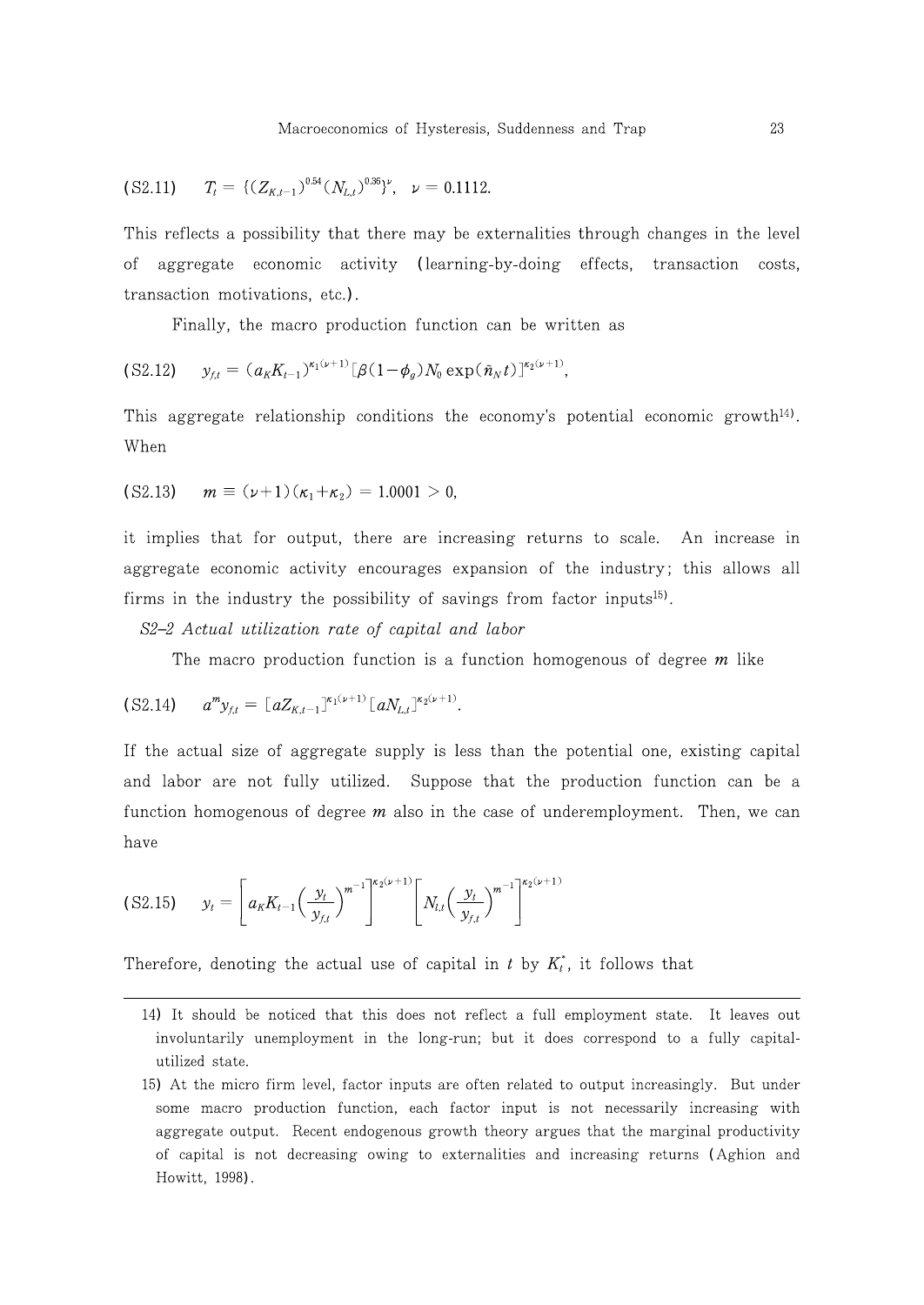$24$  58  $2005$ 

$$
(S2.16) \tK_t^* = \left(\frac{y_t}{y_{f,t}}\right)^{1.0001^{-1}} K_{t-1}, \t0 < \left(\frac{y_t}{y_{f,t}}\right)^{1.0001^{-1}} < 1.
$$

In the same way, the actual use of skill labor is given by

$$
(S2.17) \t N_{Dg,t} = \sqrt{2.5 K_t^*} + 42.
$$

Since  $K_t^* < K_{t-1}$ , then  $N_{Dg,t} < N_{g,t}$ . There emerges the unemployment of skill labor. The unemployment rate of skilled labor is calculated by

$$
\text{(S2.18)} \qquad u_{g,t} \equiv \frac{N_{g,t} - N_{Dg,t}}{N_{g,t}} = 1 - \frac{\sqrt{2.5K_t^*} + 42}{N_{g,t}} \ge u_{fg,t}(w^*) > 0.
$$

 $u_{fg}$  is the unemployment rate at the efficiency wage rate,  $w^*$ , under the desired utilization of capital stock. The rate  $u_{fgt}$  never becomes zero through firms' efficiency wage setting manner. Since skilled labor can be substituted for ordinary labor, there is effectively no skilled worker without any job. On the other hand, assuming that unutilized skilled labor is inputted first, the actual employment of unskilled labor is stipulated by

$$
(S2.19) \t N_{DL,t} = \left(\frac{y_t}{y_{f,t}}\right)^{m^{-1}} N_{L,t} - (N_{g,t} - N_{Dg,t}).
$$

Hence, the rate of unemployment for unskilled labor is:

$$
(S2.20) \t u_{L,t} \equiv \frac{N_{L,t} - N_{DL,t}}{N_{L,t}}.
$$

#### **S3. Aggregate demand**

We suppose that the monetary authority can control the change rate of money supply  $n_M$ . The money supply to the economy is then subject to:

$$
(S3.1) \tMt = M0 \exp(nMt) \t or \tMt = (1+nM)Mt-1, \tM0 = 800, nM = 0.02.
$$

The real demand and supply for money and credit determine the market rate of  $interest<sup>16</sup>$ :

<sup>16)</sup> This may resemble a type of formulation by a loanable funds model with credit rationing. See Stiglitz and Greenwald (2003) for the whole discussion.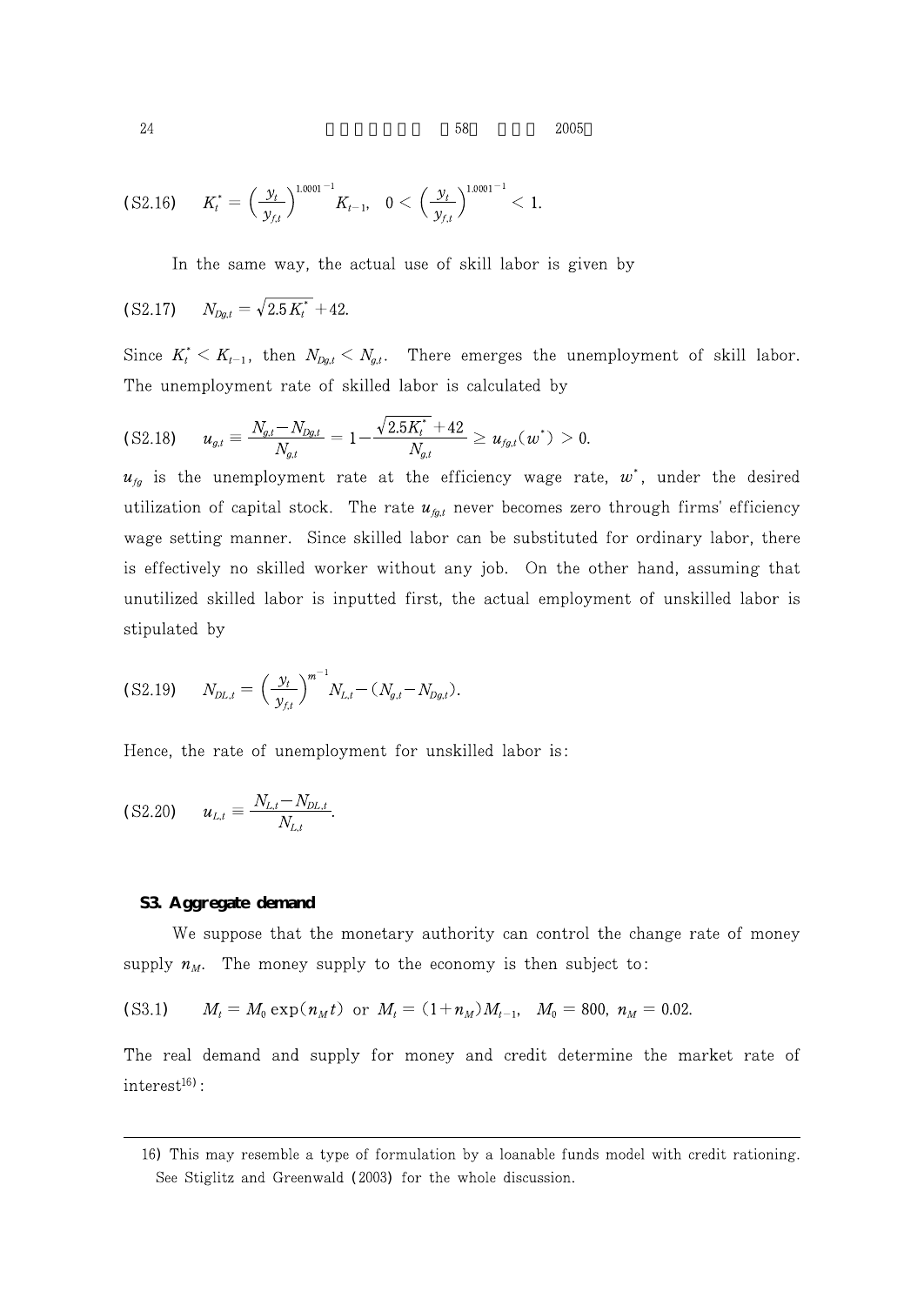$$
\text{(S3.2)} \qquad \frac{M_t}{P_{t-1}} + \omega_{t-1} + A_A = q_y y_t + q_\omega y_{t-1} + q_c C_t + q_t I_{K,t} + q_{\bar{x}} \, \overline{x}_t - q_r \, i_{M,t}.
$$

 $\bar{x}$  is a sum of exogenous and initial factors (including government expenditures and net exports). The finance motive is built in the money demand function (S3.2). Solving the interest rate,

$$
\begin{aligned} \text{(S3.3)} \qquad i_{M,t} &= 1 \cdot 10^{-3} y_t + 0.025 y_{t-1} + 1 \cdot 10^{-3} C_t + 1 \cdot 10^{-3} I_{K,t} \\ &+ 1 \cdot 10^{-3} \, \overline{x}_t - 0.02 \Big( \frac{M_t}{P_{t-1}} \Big) - 1 \cdot 10^{-3} \omega_{t-1} - 20, \quad i_{M,t} \ge i_{M \text{ min}} = 0.1. \end{aligned}
$$

Because investment goods are durable ones, and the repayment of borrowed funds lasts for a long term, agents consider the level of the long-run real rate of interest  $r_e$  rather than the present market rate of interest in calculating for the discount or financial costs<sup>17</sup>. An adaptive forecast formation from realized past values is used because general accurate forecast accounting of this interest rate level () is reasonably difficult. Namely,

(S3.4) 
$$
r_{e,t} = 0.44(r_{t-1} - r_{e,t-1}) + r_{e,t-1} + 1, \quad r_{e,t-1} = 8.
$$

When the nominal rate is  $i_M$  and the rate of increase in prices is P, the realized real interest rate in  $t$  is,

$$
(S3.5) \t\t r_t = i_{M,t} - \dot{P}_{e,t}, \t\t \dot{P}_{e,t} = \dot{P}_{t-1}, \t\t \dot{P}_{t-1} = -3
$$

The aggregate consumption function C reflects habit, wealth, and R&D effects<sup>18</sup>:

<sup>17)</sup> A Keynesian understands that any long-term interest is the appropriate weighted average of current and expected future short-term interest rates, plus a term premium (Blinder, 1997, p. 242).

<sup>18)</sup> If the household maximizes its utility over time, there appears the interest income term in the budget constraint of the household, whose expenditure on each good can be affected by the rate of interest. But taking the real existence of imperfection, incompleteness, uncertainty, and deliberation cost into account, a household's expenditures on goods and labor supply are determined in a heuristic way, and the intertemporal substitution effects seem quite small. Actually, the intertemporal substitution hypothesis has no empirical support. For examples, see Altonji (1986) and Hall (1988). Also, movements in the interest rate give influence to security prices and flow income, but the pluses and minuses are offset at the macro level, and the interest rate effects are small enough to be ignored in this paper.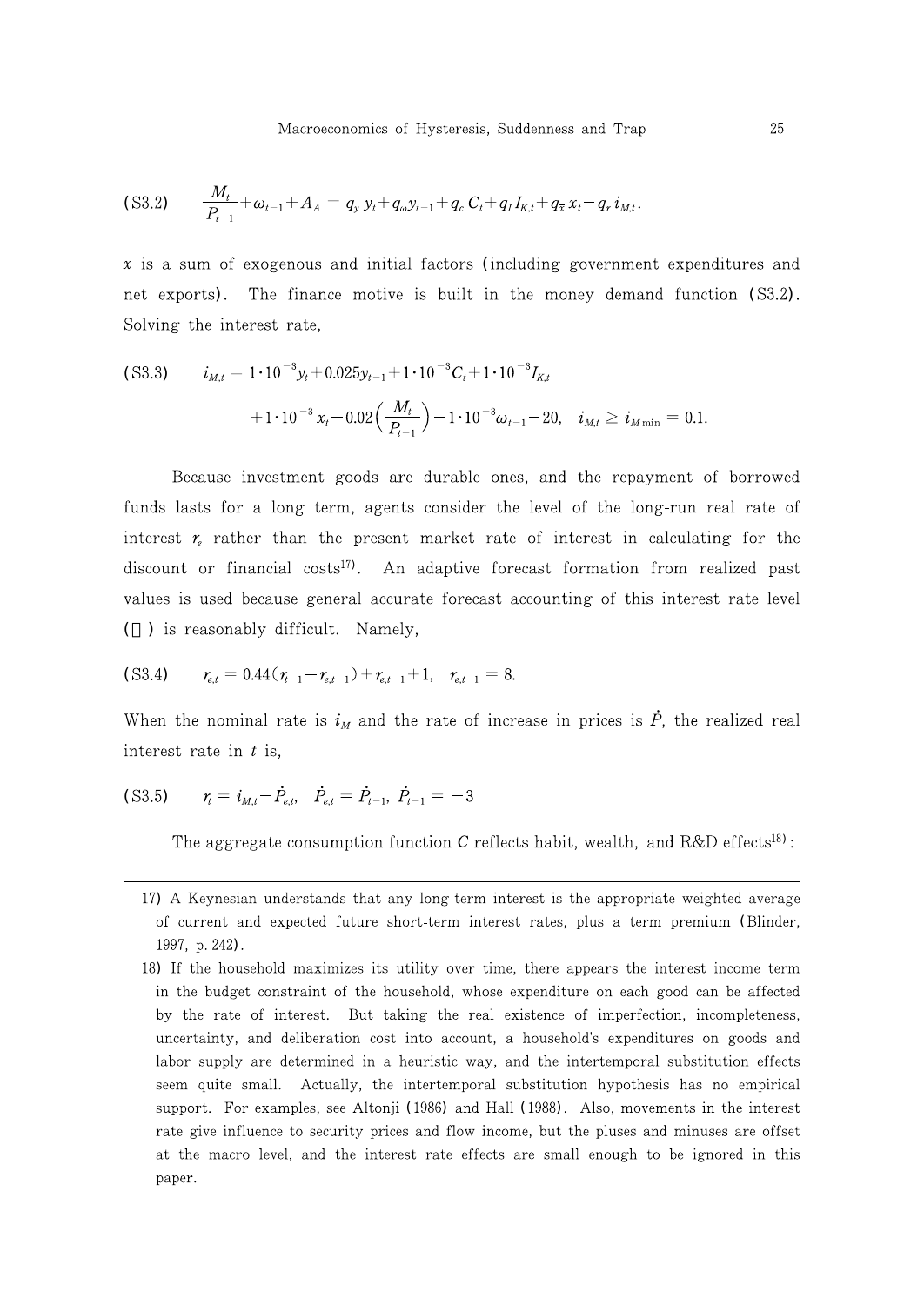$26$  58  $2005$ 

$$
\begin{aligned} \text{(S3.6)} \qquad C_t &= 0.31y_{t-1} + 0.1C_{t-1} + 2.5\rho_{t-1} + 3 \cdot 10^{-4} \omega_{t-1} \\ &+ 0.01 \Big(\frac{M_t}{P_{t-1}}\Big) + 8 \cdot 10^{-4} Z_{K,t-2} + 1 \cdot 10^{-3} \tilde{N}_t + 115, \quad C_{t-1} = 340, \ K_{t-2} = 580. \end{aligned}
$$

People's consumption heavily depends on disposable income, but also, more or less, on past consumption habits. Also, it is influenced by present and future funds availability and a future income-earning prospect<sup>19)</sup>. Furthermore, the consumers' eagerness to purchase will be controlled by the firms' development of new products. Disposable income is a function of aggregate supply. The future funds availability and income-earning prospect are reflected here by  $\rho$ . As a whole, the interest rate does not affect the size of aggregate consumption. We suppose that changes in the money supply could provide a good measure of the tightness of credit<sup>20</sup>.

A firm's volume of investment for plant and equipment depends on its supply capacity prospects (desirable level of capital stock), expected rate of profit, expected real rate of interest, and the risk-bearing ability, in addition to the prices of related goods and factor inputs. Any decision on investment will depend on its profitability outlook and size of financial costs. Aggregate investment, including both normal and development investments, of the whole economy is given by the following linear equation $21$ ):

$$
\begin{aligned} \text{(S3.7)} \qquad I_{K,t} &= 10\rho_{t-1} - 1.5r_{e,t} + 0.16x_{t-1} + 7 \cdot 10^{-3}\omega_{t-1} \\ &+ 0.2\left(\frac{M_t}{P_{t-1}}\right) - 1 \cdot 10^{-3}K_{t-1} + 4 \cdot 10^{-3}\tilde{N}_t + 15, \quad x_{t-1} = 560, \ I_{K,t} \ge I_{K\min} \,. \end{aligned}
$$

This investment function involves a stock-adjusted investment, and comes with the

21) However, on the aggregate level, the total investment expenditure is often inelastic with respect to the current market nominal and real interest rates. But the expected interest rate  $r_e$  still remains in the investment function as economists commonly recognize the overall importance of real interests, at least, long-term real interests.

<sup>19)</sup> Individual life average earnings depend on expected wage levels and employment situations, but they are dependent on anticipations of future national income levels. The wages paid by firms depend on the size of the returns to the firms. Each agent's anticipation of his income or of the earnings stream and the movement of net assets can be represented by  $\theta_i$ .

<sup>20)</sup> The credit availability for each agent will be affected by the expected earnings of the lenders (banks), as well as be indirectly affected by the real quantity of money supplied in the economy.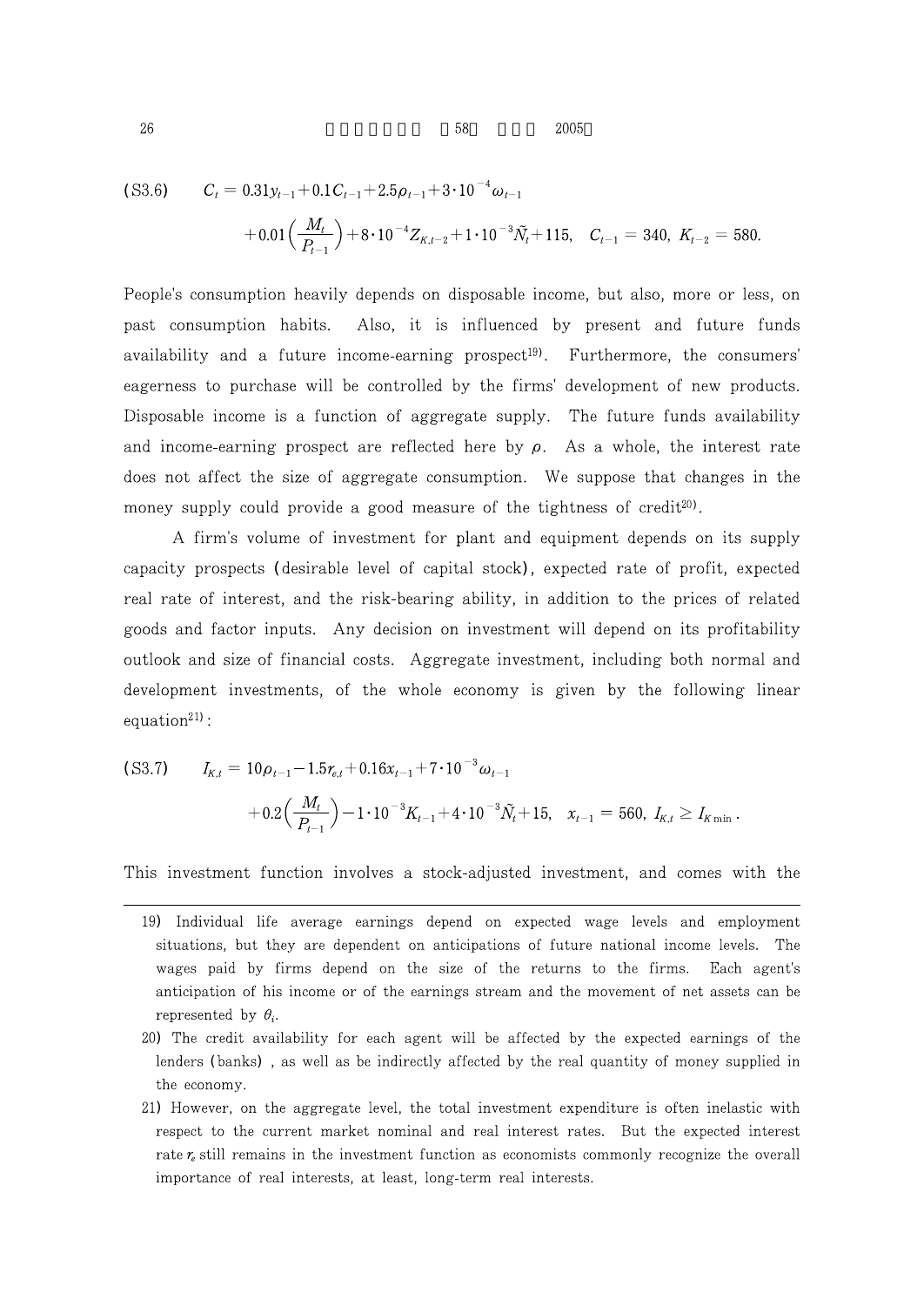presumption that there is no limitation in utilizing skilled worker complementarily with technology embodied in the new physical capital. The last shift term represents a set of exogenous factors such as tax or regulation policy. The capital stock is given as,

$$
(S3.8) \t I_{K,t-1}+K_{t-1}-\delta_K K_{t-1},
$$

where  $\delta_K K_{t-1}$  is a physical depreciation or obsolete part<sup>22</sup>.

Also simply suppose that the exogenous variable  $\bar{x}$  is subject to:

(S3.9) 
$$
\bar{x}_t = \bar{x}_0 \exp(n_{\bar{x}}t)
$$
 or  $\bar{x}_t = (1 + n_{\bar{x}})\bar{x}_{t-1}$ ,  $\bar{x}_0 = 100$ ,  $n_{\bar{x}} = 0.01$ 

where  $n_{\bar{x}}$  and  $\bar{x}_0$  are a periodical growth rate and an initial value, respectively. Then, the aggregate demand function in period t is given by  $x_t = C_t + I_{K,t} + \overline{x}_t$ .

# **S4. Pessimism and optimism swings and real interactions**

Positively active demand and supply agents would image the distributions of the long-term economic growth rate in each period, respectively,  $v_{xi}(\theta_{xi})$  and  $v_{yi}(\theta_{yi})$ . However, since both agents often overlap each other in the economy, their distributive patterns of expectations are similar within the same period. We can assume then, that

$$
(S4.1) \t v_{xi}(\theta_{xi}) \approx v_{yi}(\theta_{yi}),
$$

and the subscripts x and y of  $\theta$  noting the kind of an agent may be omitted hereinafter. At any period  $t$ , any distribution satisfies the following:

$$
\text{(S4.2)} \qquad \int_{L_{\theta,t}}^{H_{\theta,t}} v_{i,t}(\theta_{i,t}) d\theta_{i,t} = 1,
$$

where  $H_{\theta}$  and  $L_{\theta}$  represent the highest and the lowest expected growth rate for a

<sup>22)</sup> Educational investment adds to human capital stock, which possibly allows the people to be higher-grade workers. Still, some skilled workers in a certain period may become unskilled, for instance due to Schumpeterian creative destruction, in the following period. This paper assumes that newly educated workers can replace a band of already commonplace skilled workers. The firms' development intention is accompanied by necessary worker education. Households are willing to spend funds on education to get future higher wages. Skilled workers, reflecting their relatively higher productivity, can have higher wages than average workers do.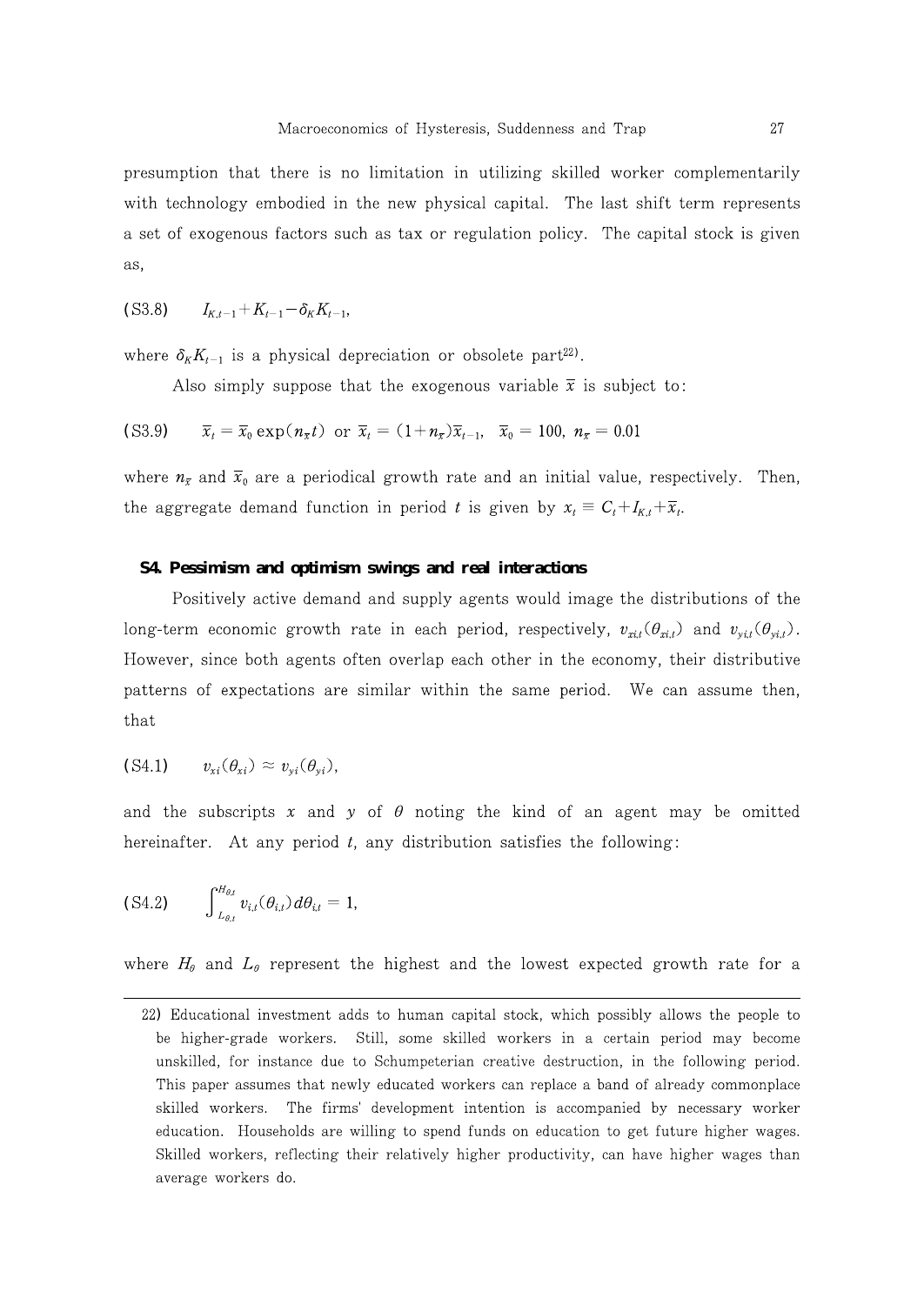$28$  58  $2005$ 

particular period, respectively. Giving importance only to the shape of distributions and their local maximal values in the following argument, we can proceed without discussing the determination of both  $H_{\theta}$  and  $L_{\theta}$ .

Considering the possible coexistence of the bullish and bearish states, i.e., mixed states of expectations, it is convenient to assume that the representative agent faces a continuous distribution of the form:

$$
\begin{aligned} \text{(S4.3)} \qquad v_{i,t} &:\mathbb{R}^2 \times \mathbb{R}^1 = \{ (c_{1,t}, \ c_{2,t}, \ \theta_{i,t}) \, | \, (c_{1,t}, \ c_{2,t}) \in \mathbb{R}^2, \ \theta_{i,t} \in \mathbb{R}^1 \} \to \mathbb{R}, \\ v_{i,t} \, (c_{1,t}, \ c_{2,t}, \ \theta_{i,t}) &= -\frac{1}{4} (\theta_{i,t} - A_{\theta,t})^4 + \frac{1}{2} c_{1,t} (\theta_{i,t} - A_{\theta,t})^2 + c_{2,t} (\theta_{i,t} - A_{\theta,t}) + \overline{c}_{3,t} > 0, \end{aligned}
$$

initial and constant values;  $c_{1,t} = 5$  ( $c_{1,t} \ge 0$ ),  $c_{2,t} = -3$ ,  $A_{\theta,t} = 0$ ,  $\bar{c}_{3,t} = 5$ 

where  $A_{\theta}$  is the ultimate exogenous shift parameter representing the state of confidence,  $c_1$  and  $c_2$  are coefficient variables, and  $\bar{c}_3$  is a constant term.  $A_\theta$  will be reset due to such unexpected big shocks as innovation, system breakdown, war, or terrorism. The distribution  $v_{i,t}$  shows each probability dependent on each growth rate value in period t. The newly introduced variable  $\hat{\theta}_{i,t}$  stands for the agent's local maximum.

The shape of the distribution curve  $v_i$  given by the above quartic function (i.e., potential function) shows two peaks, or perhaps may show only one depending on the values of the coefficient variable  $c_1$ . When  $A_{\theta} = 0$ , the following  $D_{\theta}$  defined as the discriminant of the root of  $dv_{i,l}/d\theta_{i,t} = -(\theta_{i,t})^3 + c_{1,t}(\theta_{i,t}) + c_{2,t} = 0$  gives basic information on the shape:

$$
(S4.4) \t D_{\theta} = (c_{2,t})^2 - \frac{4}{27} (c_{1,t})^3.
$$

Assume that the split factor of the potential function,  $c_1$ , is dependent on the GDP percentage of the stock level of real assets in the whole economy. This can be represented in a simple linear relationship of the form,

$$
(S4.5) \qquad c_{1,t} = 1.15 \Big( \frac{\omega_t}{y_t} \Big).
$$

Also shown as a linear relationship, the aggregate real asset balance is determined by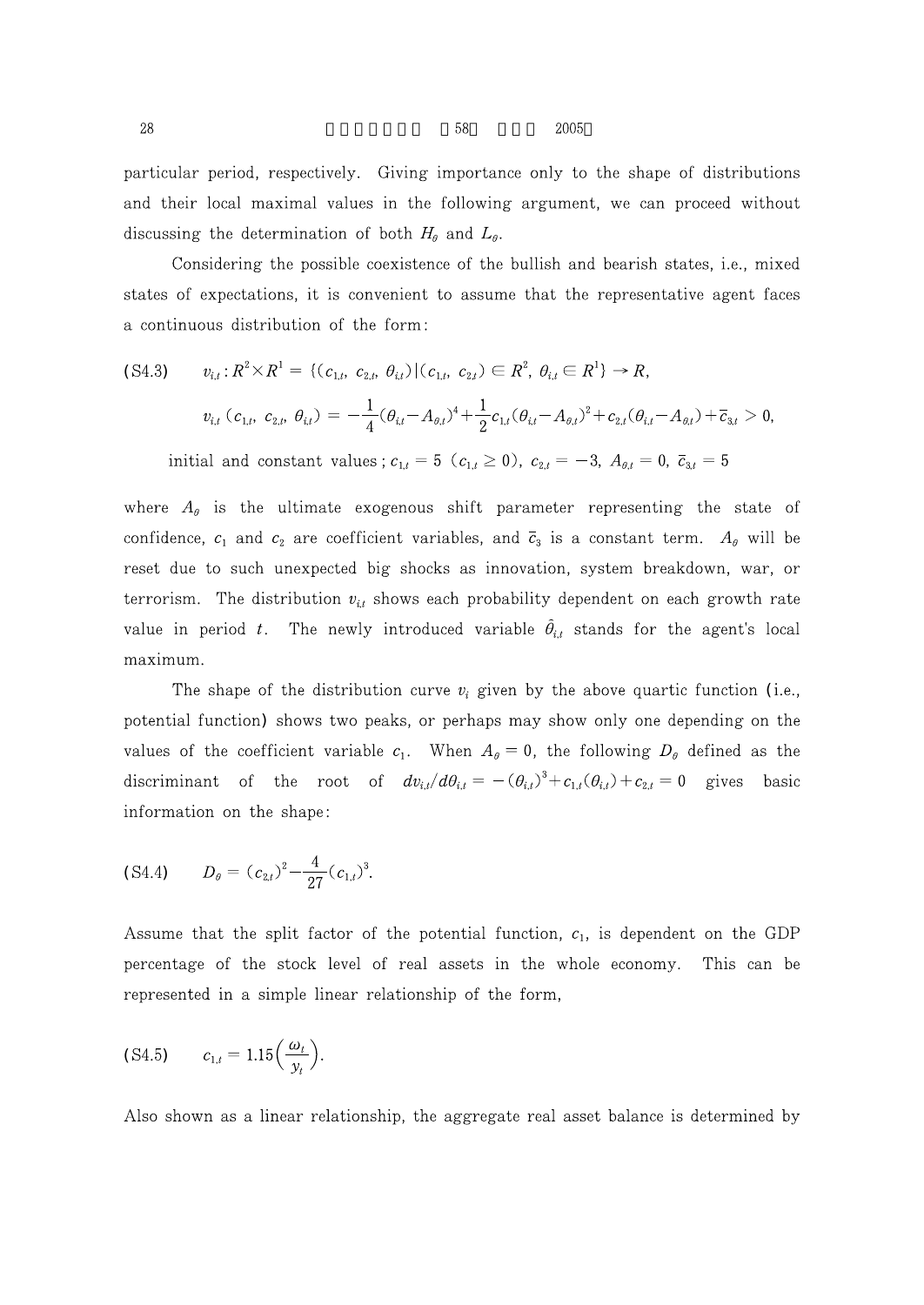

Figure S4.1. Subjective Probability Distribution

(S4.6) 
$$
\omega_t = 0.2y_{t-1} + 1 \cdot 10^3 \dot{x}_t + c_\omega \triangle K_t - 2r_{e,t} + f_\omega(y_{t-1} - x_t) + g_\omega \omega_{t-1},
$$

$$
c_\omega = 1, d_\omega = 2, f_\omega = 0, g_\omega = 1,
$$

where  $\dot{x}_t \equiv \frac{x_t - x_{t-1}}{x_{t-1}}$  and  $\triangle K_t \equiv K_t - K_{t-1}$ .

The other coefficient variable, the normal factor  $c_2$ , is an increasing function of the actual aggregate demand growth rate  $\dot{x}$ , in a nonlinear form;

(S4.7) 
$$
c_{2,t} = \log\left\{14\dot{x}_t + \sqrt{(14\dot{x}_t)^2 + 1}\right\}.
$$

Suppose that  $c_2$  increases acceleratingly at first and diminishingly after crossing the point  $\dot{x} = 0$  when  $\dot{x}$  continuously increases from a negative value.

The agent's decision-making is based on the most feasible growth rate. Simply suppose that this growth rate is the one corresponding to the top of the distribution mountain-shaped curve,  $\hat{\theta}_i$ . More definitely, if there are two peaks, it signifies the nearest growth rate, corresponding to the local maximum value of the potential function, to the previous rate upon which the agent depended for making decisions. The main concern in the next and subsequent periods is the formation rule of  $\hat{\theta}_i$ .

If the vector  $\mathbf{c}_t = (c_{1,t}, c_{2,t})$  changes from the phase with one peak, the height of the peak itself and the corresponding growth rate change, and the peak can become two by some combination. However, he is prudent to switch his actual behavior, for instance, from timid to aggressive, or the converse. The agent is dragged by past expectations until he is able to have enough confidence on a new situation<sup>23</sup>. The

<sup>23)</sup> In this analysis, the form (S4.3) is taken because it can show three phases of the leaders'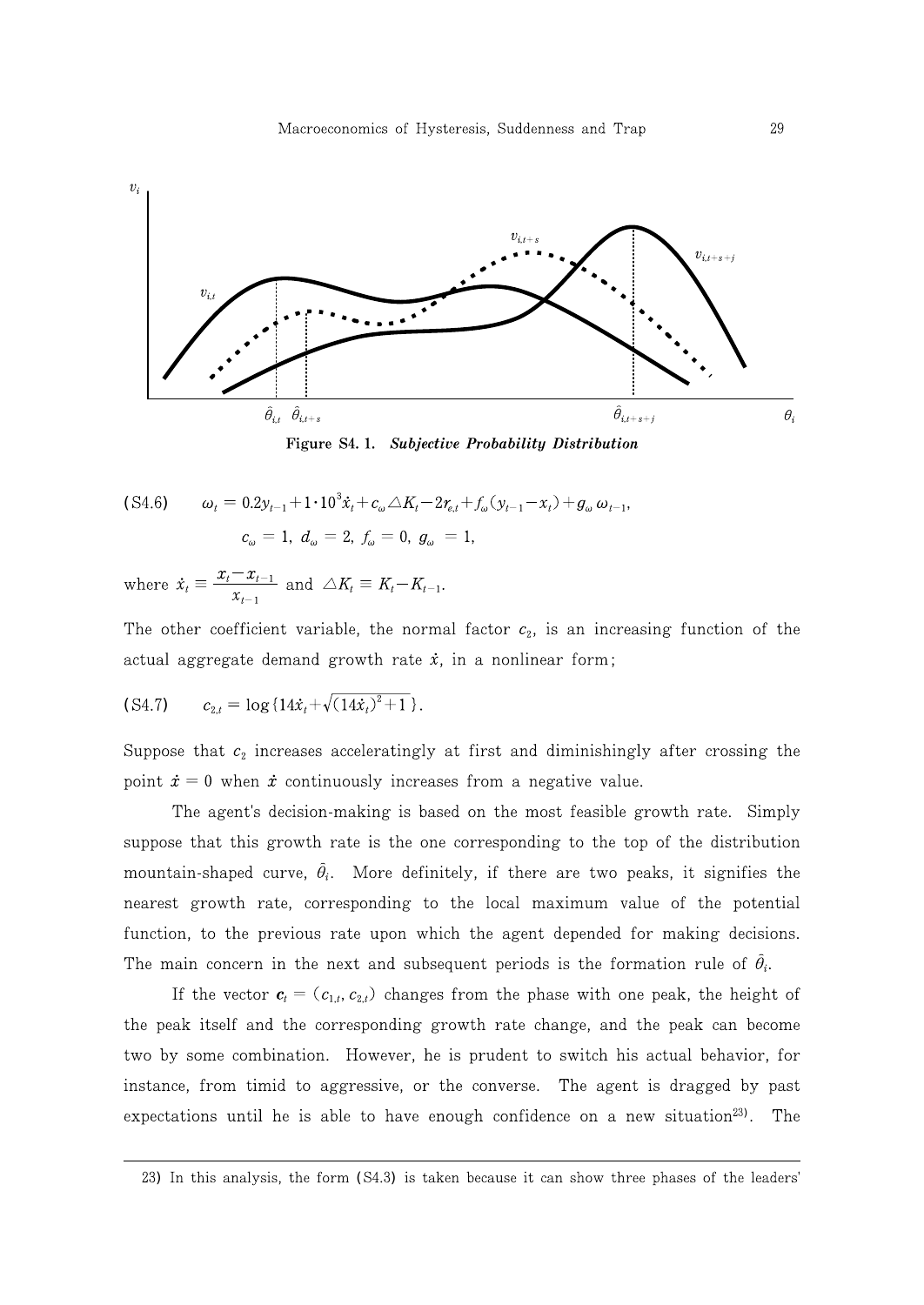$30 \hspace{1.5cm} 58 \hspace{1.5cm} 2005$ 

existence of the so called "menu costs", such as deliberation and switching costs, delays the revision of behavior<sup>24</sup>. Meanwhile, as soon as  $c_1$  changes continuously and the peak changes from two to one,  $\theta_i$  changes suddenly, corresponding to the top of the single peak (see Figure 4.1). We can observe then a catastrophic change<sup>25)</sup>.

#### **S5. Social expectations formation**

To close the model, we need to discuss the determination of the macro expectations variable  $\rho_t$ , which is important in conditioning the sizes of effective aggregate supply and demand. There coexist two types of decision-makers in the society: one who positively prospects the future on the one hand, and the follower of the former type on the other<sup>26</sup>. Business firms are intrinsically the representative group of the former, although there are a considerable number of follower firms. Even if they do business without deep consideration and inconsistently, they know the balance of loss and gain (pains and delights) of being late for the social trend. Some business activities, on the basis of 'peace-at-any-price', accept a trend that can often save deliberation cost, and such conduct is a cheap and wise policy. The whole economy's expectations formation is such that, if in a continuous change in  $\theta_{i,t}$ ,

(S5.1) 
$$
\rho_t = \mu_0 \hat{\theta}_{i,t} + (1 - \mu_0) \rho_{t-1}, \quad \mu_0 = 0.2, \quad \hat{\theta}_{i,t} = -2.4909 \text{ (initial value)}
$$

Here,  $\mu_0$  stands for the constant percentage of leader firms to the whole number of firms. In this setting, follower-typed agents simply and passively inherit the pervious value  $\rho_{t-1}$  in period t. They do not care for minor corrections made by leader firms<sup>27</sup>.

When there is a sudden big change in the future prospects of the opinion leader agent (group), the follower agent is upset. The followers' customary practices and conservative nature do not allow them to follow the leader simultaneously.

expectations:  $(1)$  unified bullishness,  $(2)$  unified bearishness, and  $(3)$  the coexistence of bullishness and bearishness. The form (S4.3) surely includes a distribution with two peaks. However, it is not important to compare the height of the possible two peaks.

<sup>24)</sup> This feature is a sufficient condition to yield hysteresis in the economy.

<sup>25)</sup> This sudden change may be an example of the cusp-typed catastrophic change shown by Thom (1975).

<sup>26)</sup> The agents who voluntarily try to form long-term expectations are the former, and they are decision-makers of households and firms with so-called, "positive consciousness", though exposed to the incompleteness of information and markets.

<sup>27)</sup> The profit loss of the follower from non-adjustment may be small enough. See Akerlof and Yellen (1985).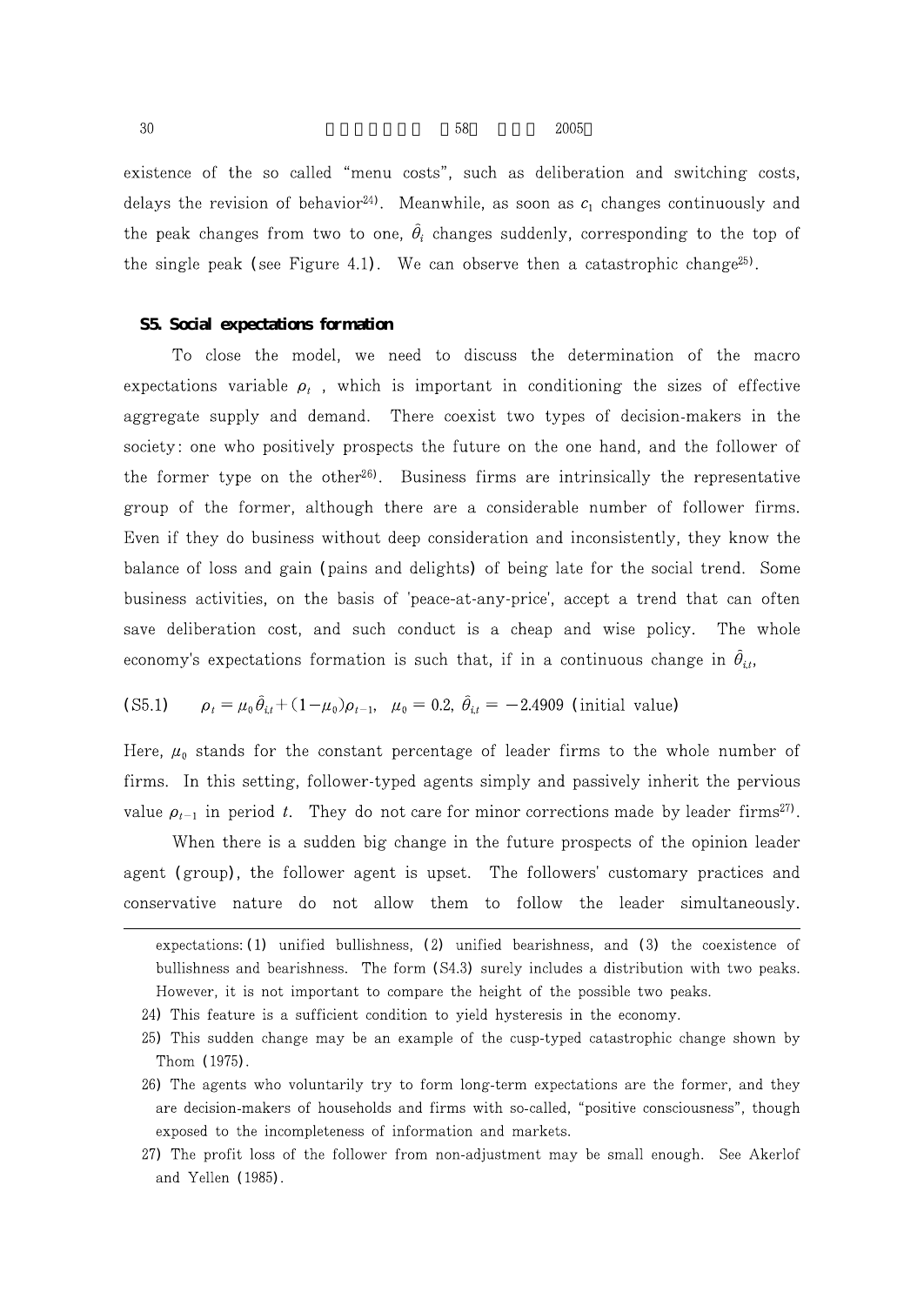Meanwhile, on being able to understand the content of the direction as guided by the leader, they cut off their attitude attached to the past then and there. The information signal given by the leader spreads over all the people and a new social state of expectations is formed about the future real rate of economic growth. If there is a discontinuous change in  $\hat{\theta}_{i,t}$ , it follows that

$$
(S5.2) \qquad \rho_t = (0.2 + \mu_1)\hat{\theta}_{i,t} + (0.8 - \mu_t)\rho_{t-1}, \ 0.2 + \mu_t \le 1,
$$

where 
$$
\mu_t = \frac{\mu^*}{\mu^* + (1 - \mu^*) \exp\{-2(t - a_{cat})\}}, \quad \mu^* = 0.01, \mu_t \le 0.8.
$$

 $\mu_t$  represents the percentage of the follower firms viewing the growth rate as  $\theta_{i,t}$  in period t.  $\mu^*$  is the initial value of the percentage of the followers who follow the leader smoothly. The variable  $a_{cat}$  is a constant, corresponding to the period when a discontinuous change happens in  $\ddot{\theta}_{i,t}$ , and is left unchanged until the information is completely prevailed upon, that is,  $1-\mu_0$ . The value of  $\mu_t$  approaches  $1-\mu_0$  over time<sup>28</sup>.

When the judgment of the leader has finished spreading, the formation of  $\rho_t$  in the following periods becomes subjected again to the equation in  $(S5.1)$ , so long as the leader does not discontinue its prospects.

#### **S6. Economic fluctuations**

The simulation provides two cases, each of which has a different policy combination of the change rate of money supply and that of autonomous demand (Table S6.1). The case (1) follows positive  $\hat{\theta}_i$  and  $\rho$  in time, though under the splitting state of expectations: a relatively small positive shock can make a big

|                    | Case (1)    |      | Case $(2)$ |                                      |            |
|--------------------|-------------|------|------------|--------------------------------------|------------|
| $n_M$              | 0.02        | 0.02 | 0.01       | 0.02                                 | 0.03       |
|                    | (no change) |      | $(t = 9)$  | $(t = 14)$                           | $(t = 16)$ |
| $n_{\overline{x}}$ | 0.01        | 0.01 |            | 0.01                                 | 0.02       |
|                    | (no change) |      | $(t = 9)$  | $(t = 14)$                           | $(t = 16)$ |
| $\omega$           | No shock    | 16.  |            | down $(t = 11)$ , 16 down $(t = 12)$ |            |
|                    |             |      |            |                                      |            |

Table S6.1. Policy Change and Wealth Shock

28)  $\mu_t$  does not generally equal  $1-\mu_0$  in a discussion of discrete time path. Therefore, if  $\mu_{t-1}$  < 1- $\mu_0$  and  $\mu_t$  of the next period exceeds 1- $\mu_0$ , we judge that  $\mu_t$  reaches 1- $\mu_0$  within period, thus the setting  $\mu_t = 1 - \mu_0$ .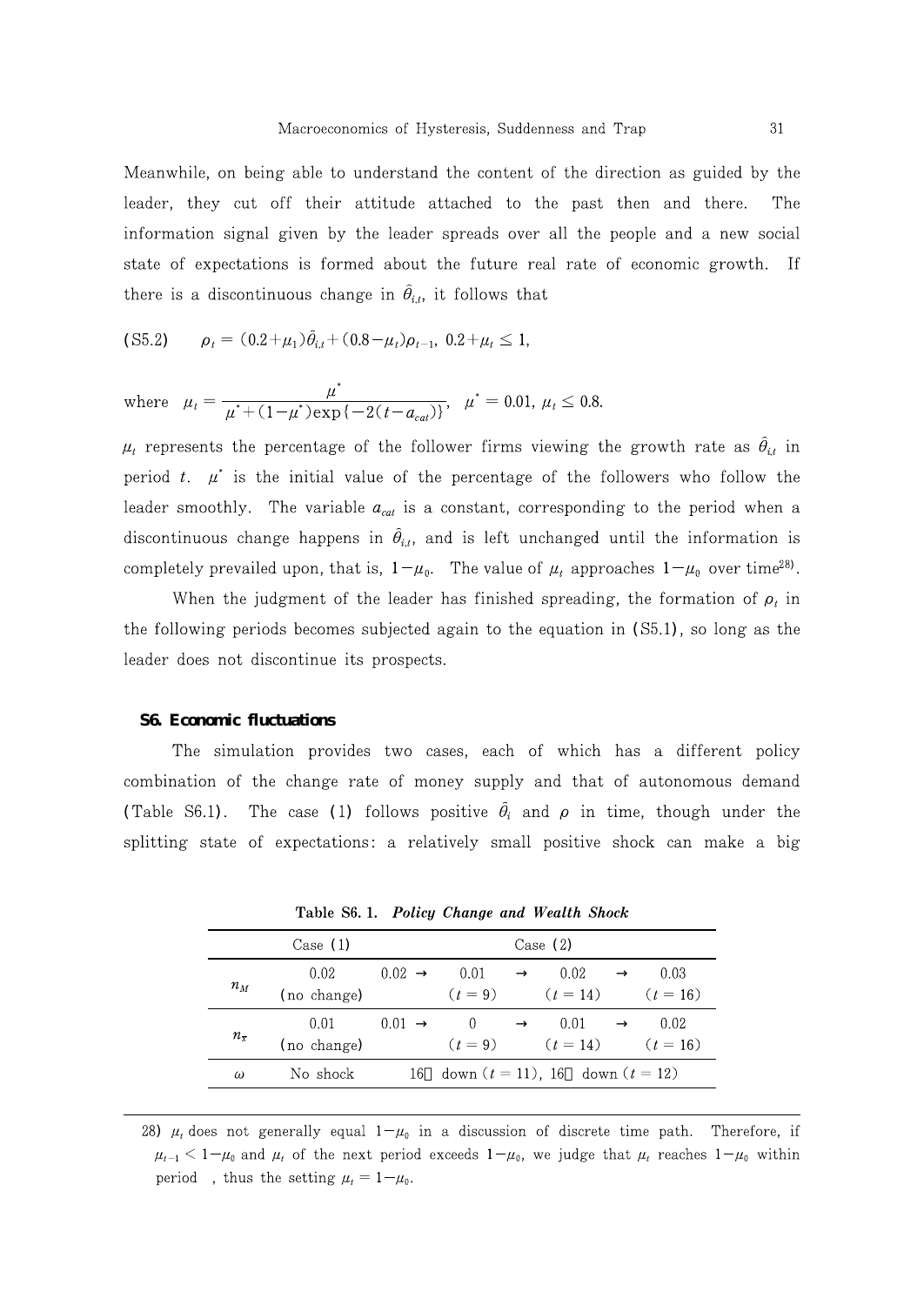

Figure S6.1. Increment in  $c_1$  and a Deeper Expectational Trap: The Case of USBE ( $D > 0$ )



Figure S6. 2. Increment in  $c_1$  and a Deeper Trap: The Case of SSE ( $D < 0$ )

upward-jump in the economy. On the other hand, the case  $(2)$  exemplifies a trap of pessimistic expectations, in which the economy has only the almost same growth level as the case (1) notwithstanding a high stimulus operation of anti-cyclical policy. Thus, compared with the case  $(1)$ , a recovery of the economy needs a much more positive monetary and fiscal policy combination (Table S6.2)<sup>29)</sup>.

What the present analysis supplemented by the simulation model suggests is that even the same size of policy change shows a different effect according to a different state of expectations. In a deep trap of pessimistic outlooks, there does not yield any significant effectiveness by an ordinary size of expansion policy. The repeated introductions of monetary and fiscal expansion policies that have little effect on the whole economy result only in cumulative governmental deficits and creeping

<sup>29)</sup> For the whole figure of the simulations, see Okamura (2004).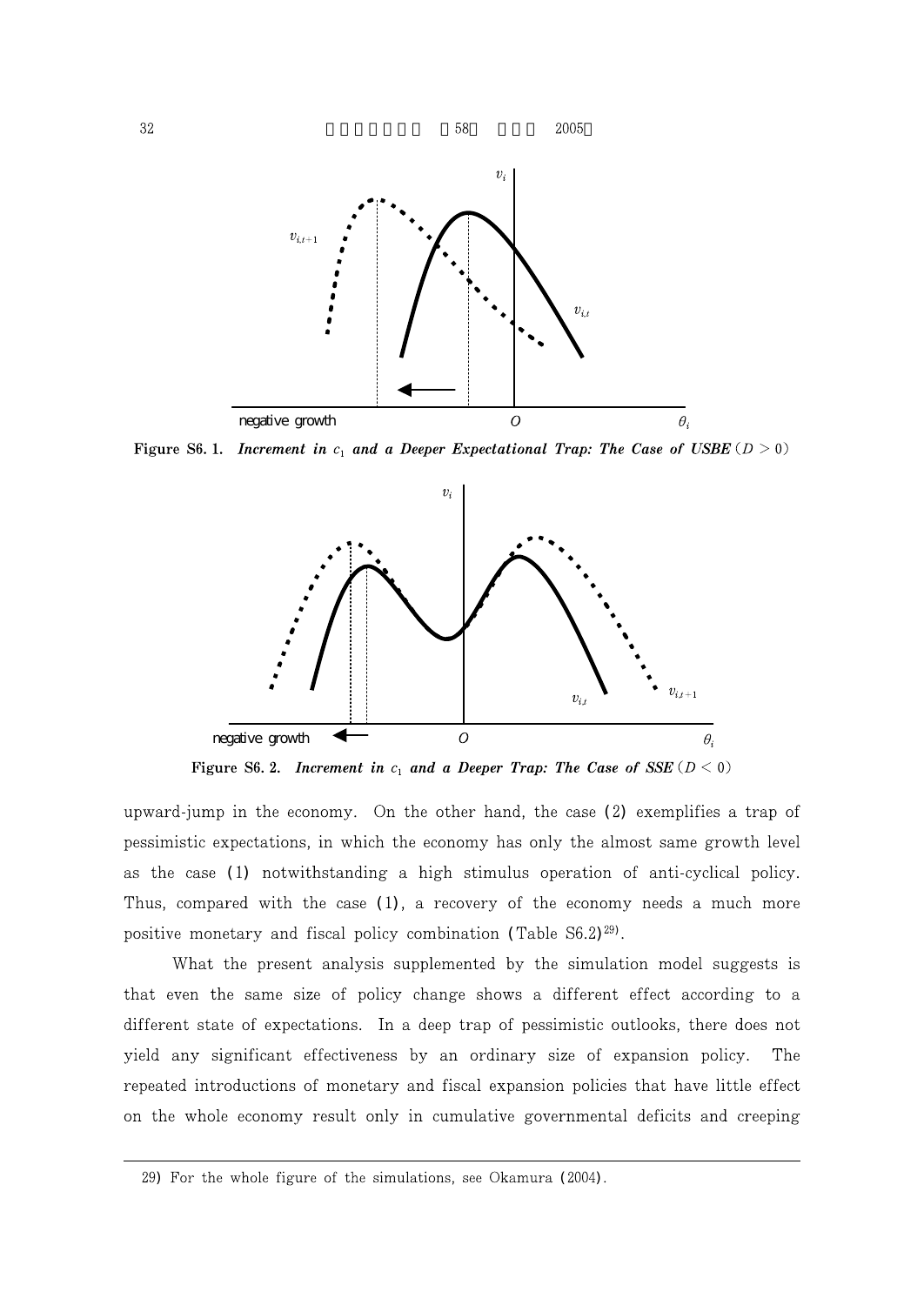$(1/2)$ 

# Table S6.2. Numerical Examples

|                  | Case $(1)$ |     |               |                       |                   |                  |          | Case $(2)$ |            |                            |               |       |                         |                  |          |      |
|------------------|------------|-----|---------------|-----------------------|-------------------|------------------|----------|------------|------------|----------------------------|---------------|-------|-------------------------|------------------|----------|------|
| $\boldsymbol{t}$ | $r_{\!e}$  | х   | $\mathcal{Y}$ | $u_g$                 | $u_L$             | $\boldsymbol{P}$ | $\omega$ | ρ          | $r_e$      | $\boldsymbol{\mathcal{X}}$ | $\mathcal{Y}$ | $u_g$ | $u_L$                   | $\boldsymbol{P}$ | $\omega$ | ρ    |
| 1                | 7.68       | 539 | 578           | 3.46                  | 7.18              | 9.55             | 2104     | 2.81       | 7.68       | 539.3                      | 577.7         | 3.46  | 7.18                    | 9.55             | 2104     | 2.81 |
| $\boldsymbol{2}$ | 6.66       | 534 | 588           | 3.59                  | 9.25              | 9.56             | 2214     | 2.73       | 6.66       | 533.5                      | 587.8         | 3.59  | 9.25                    | 9.56             | 2214     | 2.73 |
| 3                | 5.92       | 539 | 590           | 4.29                  | 11.14             | 9.56             | 2348     | 2.49       | 5.92       | 539.5                      | 589.9         | 4.29  | 11.14                   | 9.56             | 2348     | 2.49 |
| $\overline{4}$   | 4.31       | 549 | 607           | 4.43                  | 10.28             | 9.57             | 2492     | 2.25       | 4.31       | 549.3                      | 607.4         | 4.43  | 10.29                   | 9.57             | 2492     | 2.25 |
| 5                | 3.46       | 563 | 618           | 4.84                  | 10.52             | 9.58             | 2654     | 1.24       | 3.46       | 563.3                      | 618.3         | 4.84  | 10.54                   | 9.58             | 2654     | 1.24 |
| 6                | 2.91       | 586 | 653           | 4.32                  | 7.35              | 9.61             | 2837     | 0.20       | 2.91       | 585.7                      | 653.0         | 4.32  | 7.37                    | 9.61             | 2837     | 0.20 |
| 7                | 2.63       | 617 | 682           | 4.00                  | 5.47              | 9.64             | 3052     | 1.38       | 2.63       | 617.0                      | 682.1         | 4.01  | 5.49                    | 9.64             | 3052     | 1.38 |
| 8                | 2.37       | 656 | 732           | 2.87                  | 1.40              | 10.75            | 3295     | 2.67       | 2.37       | 655.8                      | 731.9         | 2.88  | 1.42                    | 10.75            | 3294     | 2.67 |
| 9                | 8.12       | 688 | 748           | 2.81                  | 3.17              | 10.86            | 3537     | 2.68       | 8.12       | 686.4                      | 745.5         | 2.90  | 3.54                    | 10.86            | 3535     | 2.68 |
| 10               | 6.91       | 705 | 766           | 2.51                  | 5.48              | 10.89            | 3764     | 2.68       | 6.92       | 701.3                      | 761.7         | 2.67  | 6.12                    | 10.88            | 3757     | 2.68 |
| 11               | 10.96      | 711 | 762           | 3.02                  | 10.63             | 10.90            | 3970     | 2.68       | 10.95      | 705.3                      | 754.0         | 3.27  | 11.59                   | 10.88            | 3167     | 2.63 |
| 12               | 13.63      | 711 | 765           | 3.29                  | 14.24             | 10.87            | 4149     | 2.63       | 13.62      | 695.6                      | 742.3         | 4.06  | 17.04                   | 10.91            | 2664     | 1.58 |
| 13               | 15.07      | 712 | 764           | 3.86                  | 17.60             | 10.85            | 4319     | 2.63       | 15.37      | 671.2                      | 704.6         | 5.89  | 24.76                   | 10.88            | 2786     | 0.47 |
| 14               | 15.95      | 714 | 768           | 4.34                  | 17.60             | 10.84            | 4482     | 2.65       | 16.32      | 642.3                      | 682.9         | 7.34  | 29.56                   | 10.77            | 2866     | 1.23 |
| 15               | 16.29      | 718 | 773           | 4.91                  | 21.47             | 10.83            | 4643     | 2.68       | 16.53      | 610.3                      | 639.4         | 9.76  | 35.93                   | 10.66            | 2918     | 2.67 |
| 16               | 16.45      | 723 | 779           | 5.45                  | 22.73             | 10.83            | 4803     | 2.72       | 16.68      | 575.8                      | 611.8         | 11.75 | 39.78                   | 10.53            | 2934     | 2.68 |
| 17               | 16.45      | 730 | 785           | 6.03                  | 23.81             | 10.83            | 4963     | 2.75       | 16.17      | 564.0                      | 615.1         | 12.78 | 39.29                   | 10.48            | 2966     | 2.67 |
| 18               | 16.43      | 736 | 792           | 6.61                  | 24.74             | 10.83            | 5124     | 2.79       | 15.64      | 566.4                      | 616.7         | 13.98 | 38.44                   | 10.47            | 3025     | 2.56 |
| 19               | 16.39      | 743 | 799           | 7.19                  | 25.60             | 10.84            | 5287     | 2.82       | 15.05      | 573.2                      | 628.6         | 14.81 | 36.31                   | 10.48            | 3100     | 2.44 |
| 20               | 16.36      | 751 | 807           | 7.79                  | 26.41             | 10.84            | 5449     | 2.85       | 14.44      | 584.2                      | 638.9         | 15.66 | 34.47                   | 10.50            | 3193     | 2.34 |
| 21               | 16.33      | 758 | 814           | 8.39                  | 27.17             | 10.85            | 5613     | 2.88       | 14.15      | 595.2                      | 650.7         | 16.39 | 32.68                   | 10.52            | 3296     | 2.26 |
| 22               | 16.31      | 765 | 821           | 8.99                  | 27.91             | 10.85            | 5778     | 2.91       | 13.97      | 606.4                      | 661.3         | 17.10 | 31.34                   | 10.55            | 3409     | 2.20 |
| 23               | 16.29      | 772 | 828           | 9.60                  | 28.62             | 10.85            | 5944     | 2.94       | 13.95      | 616.8                      | 671.8         | 17.76 | 30.30                   | 10.56            | 3527     | 2.17 |
| 24               | 16.27      | 779 | 835           | 10.20                 | 29.30             | 10.86            | 6112     | 2.97       | 13.98      | 626.8                      | 681.5         | 18.39 | 29.60                   | 10.58            | 3652     | 2.15 |
| 25               | 16.25      | 786 | 843           | 10.81                 | 29.95             | 10.86            | 6280     | 2.99       | 14.06      | 636.4                      | 691.0         | 18.98 | 29.14                   | 10.59            | 3780     | 2.15 |
| 26               | 16.23      | 794 | 850           | 11.42                 | 30.59             | 10.86            | 6450     | 3.02       | 14.14      | 645.8                      | 700.3         | 19.56 | 28.87                   | 10.60            | 3913     | 2.15 |
| 27               | 16.22      | 801 | 857           | 12.03                 | 31.20             | 10.87            | 6621     | 3.05       | 14.21      | 655.1                      | 709.5         | 20.11 | 28.74                   | 10.61            | 4048     | 2.16 |
| 28               | 16.20      | 808 | 865           | 12.64                 | 31.80             | 10.87            | 6793     | 3.07       | 14.28      | 664.3                      | 718.8         | 20.64 | 28.72                   | 1062             | 4188     | 2.18 |
| 29               | 16.17      | 816 | 872           | 13.24                 | 32.38             | 10.87            | 6967     | 3.10       | 14.34      | 673.6                      | 728.1         | 21.15 | 28.77                   | 10.63            | 4330     | 2.20 |
| 30               | 16.15      | 823 | 880           | 13.84                 | 32.95             | 10.88            | 7142     | 3.12       | 14.38      | 683.0                      | 737.6         | 21.65 | 28.89                   | 10.64            | 4476     | 2.23 |
| 31               | 16.13      | 831 | 887           | 14.45                 | 33.50             | 10.88            | 7319     | 3.14       | 14.42      | 692.6                      | 747.2         | 22.13 | 29.05                   | 10.65            | 4624     | 2.25 |
| 32               | 16.11      | 838 | 895           | 15.04                 | 34.04             | 10.88            | 7497     | 3.17       | 14.46      | 702.3                      | 757.1         | 22.60 | 29.25                   | 10.66            | 4776     | 2.28 |
| 33               | 16.08      | 846 | 903           | 15.64                 | 34.57             | 10.89            | 7677     | 3.19       | 14.49      | 712.2                      | 767.1         | 23.06 | 29.47                   | 10.67            | 4930     | 2.31 |
| 34               | 16.06      | 854 | 910           | 16.23                 | 35.09             | 10.89            | 7859     | 3.21       | 14.51      | 722.4                      | 777.3         | 23.51 | 29.70                   | 10.68            | 5087     | 2.34 |
| 35               | 16.03      | 862 | 918           | 16.82                 | 35.60             | 10.89            | 8043     | 3.23       | 14.53      | 732.7                      | 787.8         | 23.94 | 29.96                   | 10.69            | 5248     | 2.37 |
| 36               | 16.00      | 869 |               | 926 17.41 36.09 10.90 |                   |                  | 8228     |            | 3.26 14.56 | 743.3                      |               |       | 798.5 24.37 30.22 10.70 |                  | 5411     | 2.40 |
| 37               | 15.97      | 877 | 934           |                       | 17.99 36.58       | 10.90            | 8415     | $3.28\,$   | 14.58      | 754.1                      | 809.4         | 24.79 | 30.49                   | 10.71            | 5577     | 2.43 |
| 38               | 15.95      | 885 | 942           |                       | 18.57 37.07 10.90 |                  | 8604     | $3.30\,$   | 14.60      | 765.2                      | 820.6         |       | 25.20 30.76             | 10.72            | 5746     | 2.46 |
| 39               | 15.92      | 894 | 951           |                       | 19.14 37.54 10.90 |                  | 8795     |            | 3.32 14.62 | 776.5                      | 832.0         |       | 25.60 31.03             | 10.73            | 5919     | 2.48 |
| 40               | 15.88      | 902 | 959           |                       | 19.71 38.01       | 10.91            | 8987     |            | 3.34 14.64 | 788.0                      | 843.7         |       | 25.99 31.30             | 10.74            | 6094     | 2.51 |
| 41               | 15.85      | 910 | 967           | 20.28                 | 38.47             | 10.91            | 9182     |            | 3.36 14.66 | 799.9                      | 855.7         |       | 26.37 31.57 10.75       |                  | 6273     | 2.54 |
| 42               | 15.82      | 919 | 976           | 20.84                 | 38.92 10.91       |                  | 9378     |            | 3.38 14.68 | 812.0                      | 867.9         |       | 26.75 31.84             | 10.76            | 6454     | 2.57 |
| 43               | 15.79      | 927 | 984           |                       | 21.40 39.36 10.92 |                  | 9577     |            | 3.40 14.71 | 824.4                      |               |       | 880.5 27.12 32.11 10.77 |                  | 6640     | 2.59 |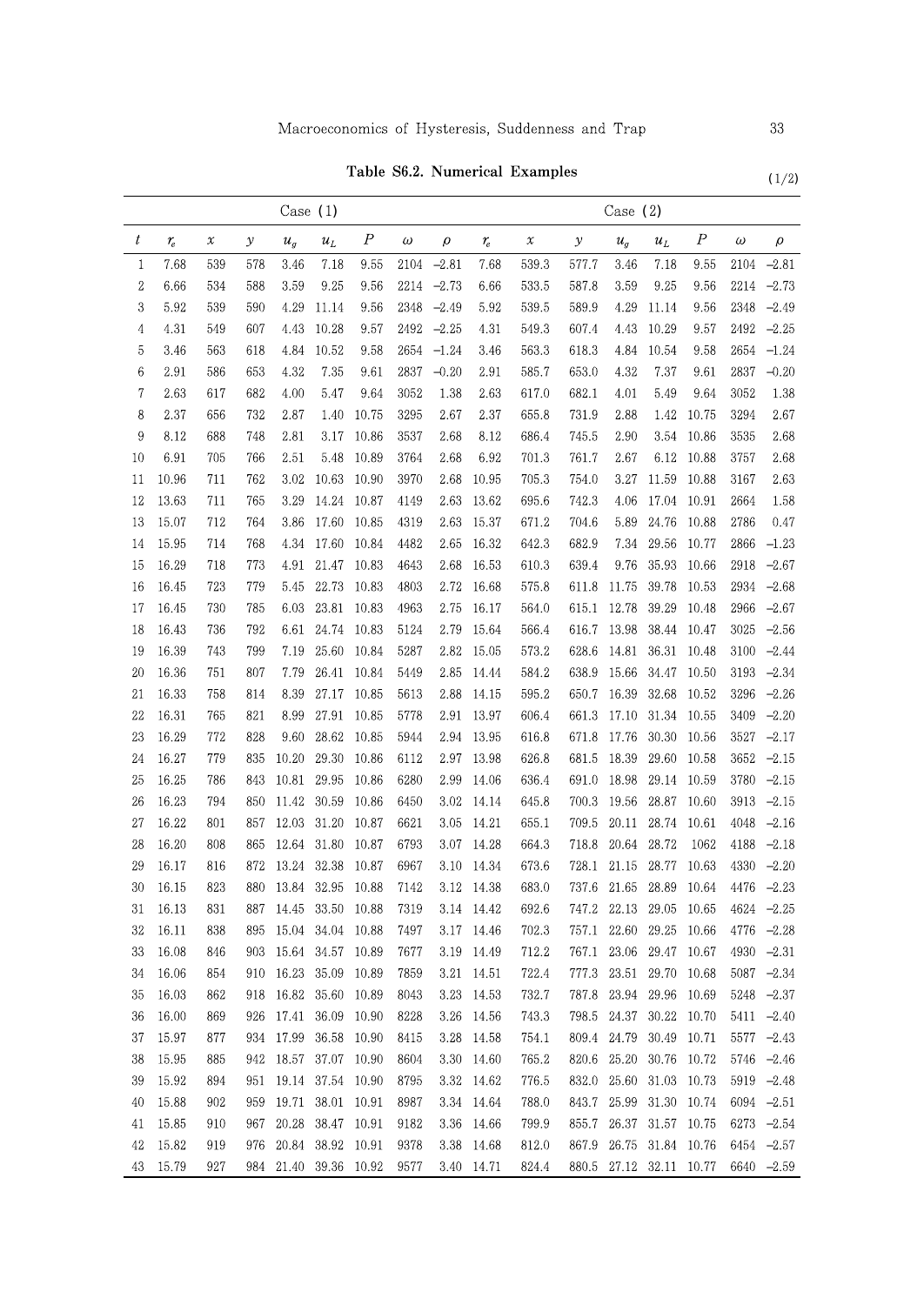Table S6.2. Numerical Examples  $(2/2)$ 

| Case $(1)$ |             |                            |      |              |       |       |             | Case $(2)$ |             |                            |               |       |       |                  |          |        |
|------------|-------------|----------------------------|------|--------------|-------|-------|-------------|------------|-------------|----------------------------|---------------|-------|-------|------------------|----------|--------|
| t          | $r_{\rm c}$ | $\boldsymbol{\mathcal{X}}$ | У    | $u_{\sigma}$ | $u_L$ | Р     | $\omega$    | $\rho$     | $r_{\rm e}$ | $\boldsymbol{\mathcal{X}}$ | $\mathcal{Y}$ | $u_a$ | $u_L$ | $\boldsymbol{P}$ | $\omega$ | $\rho$ |
| 44         | 15.75       | 936                        | 993  | 21.95        | 39.80 | 10.92 | 9777        | 3.42       | 14.73       | 837.1                      | 893.3         | 27.48 | 32.37 | 10.79            | 6828     | 2.62   |
| 45         | 15.72       | 944                        | 1002 | 22.50        | 40.24 | 10.92 | 9980        | 3.44       | 14.75       | 850.1                      | 906.4         | 27.84 | 32.63 | 10.80            | 7020     | 2.64   |
| 46         | 15.68       | 953                        | 1010 | 23.05        | 40.67 |       | 10.92 10185 | 3.46       | 14.78       | 863.3                      | 919.8         | 28.18 | 32.88 | 10.81            | 7215     | 2.67   |
| 47         | 15.64       | 962                        | 1019 | 23.59        | 41.09 |       | 10.93 10391 | 3.48       | 14.80       | 876.9                      | 933.6         | 28.53 | 33.13 | 10.82            | 7413     | 2.69   |
| 48         | 15.60       | 971                        | 1028 | 24.13        | 41.51 |       | 10.93 10600 | 3.50       | 14.83       | 890.8                      | 947.6         | 28.86 | 33.37 | 10.84            | 7616     | 2.72   |
| 49         | 15.56       | 980                        | 1037 | .24.66       | 41.92 |       | 10.93 10811 | 3.52       | 14.86       | 905.0                      | 962.0         | 29.19 | 33.60 | 10.85            | 7821     | 2.74   |
| 50         | 15.52       | 989                        | 1047 | .25.19       | 42.33 |       | 10.94 11025 | 3.53       | 14.89       | 919.5                      | 976.7         | 29.51 | 33.83 | 10.86            | 8031     | 2.76   |
| 51         | 15.48       | 998                        | 1056 | 25.71        | 42.73 |       | 10.94 11240 | 3.55       | 14.92       | 934.4                      | 991.7         | 29.83 | 34.05 | 10.88            | 8244     | 2.78   |
| 52         | 15.44       | 1007                       | 1065 | 26.23        | 43.12 |       | 10.94 11458 | 3.57       | 14.95       | 949.6                      | 1007.1        | 30.14 | 34.27 | 10.89            | 8461     | 2.80   |
| 53         | 15.40       | 1017                       | 1075 | 26.75        | 43.52 |       | 10.94 11678 | 3.59       | 14.98       | 965.1                      | 1022.8        | 30.44 | 34.48 | 10.91            | 8683     | 2.82   |
| 54         | 15.35       | 1026                       | 1084 | 27.26        | 43.90 |       | 10.95 11900 | 3.61       | 15.01       | 981.0                      | 1038.8        | 30.74 | 34.68 | 10.92            | 8908     | 2.84   |
| 55         | 15.31       | 1036                       | 1094 | 27.77        | 44.29 |       | 10.95 12125 | 3.62       | 15.05       | 997.3                      | 1055.3        | 31.04 | 34.88 | 10.94            | 9137     | 2.86   |
| 56         | 15.26       | 1046                       | 1104 | 28.27        | 44.67 |       | 10.95 12352 | 3.64       | 15.08       | 1013.9                     | 1072.0        | 31.33 | 35.07 | 10.96            | 9370     | 2.88   |
| 57         | 15.21       | 1056                       | 1114 | 28.77        | 45.04 |       | 10.96 12582 | 3.66       | 15.12       | 1030.9                     | 1089.2        | 31.61 | 35.25 | 10.97            | 9608     | 2.90   |
| 58         | 15.16       | 1066                       | 1124 | 29.27        | 45.41 |       | 10.96 12814 | 3.67       | 15.16       | 1048.2                     | 1106.8        | 31.89 | 35.43 | 10.99            | 9850     | 2.92   |
| 59         | 15.11       | 1076                       | 1134 | 29.76        | 45.77 |       | 10.96 13048 | 3.69       | 15.19       | 1066.0                     | 1124.7        | 32.16 | 35.60 | 11.01            | 10097    | 2.94   |
| 60         | 15.06       | 1086                       | 1144 | 30.25        | 46.14 |       | 10.96 13285 | 3.71       | 15.23       | 1084.1                     | 1143.0        | 32.43 | 35.76 | 11.02            | 10348    | 2.95   |

inflation, or sometimes, even in stagflation.

In this situation of sequent negative  $\hat{\theta}_i$  and  $\rho$ , which are negative factors to let demands for investment and consumer goods decrease, a stimulus policy sustains the positive actual growth of the economy. Any positive growth increases the level of ω. An increasing ω commonly raises the level of  $c_1$ . After all, it leads to debasements in  $\hat{\theta}_i$  and  $\rho$  under the case of almost constant  $c_2$  (Table S6.2, Figure S6.1 2). It may be understood in this causation that the accumulation of public bonds issues to sustain the economy's flow growth under a bearish situation produces worse future expectations $^{30}$ .

<sup>30)</sup> Barro (1974) argued the impotence of debt-financed fiscal stimulus (Ricardian equivalence hypothesis) ; in response to a rise in government debt, rational private agents raise saving in expectation of higher future taxes. In this case of my present analysis, it yields the more pessimistic state of future growth expectations, which negatively influences consumption and investment (see the equations, S3.6 and S3.8).